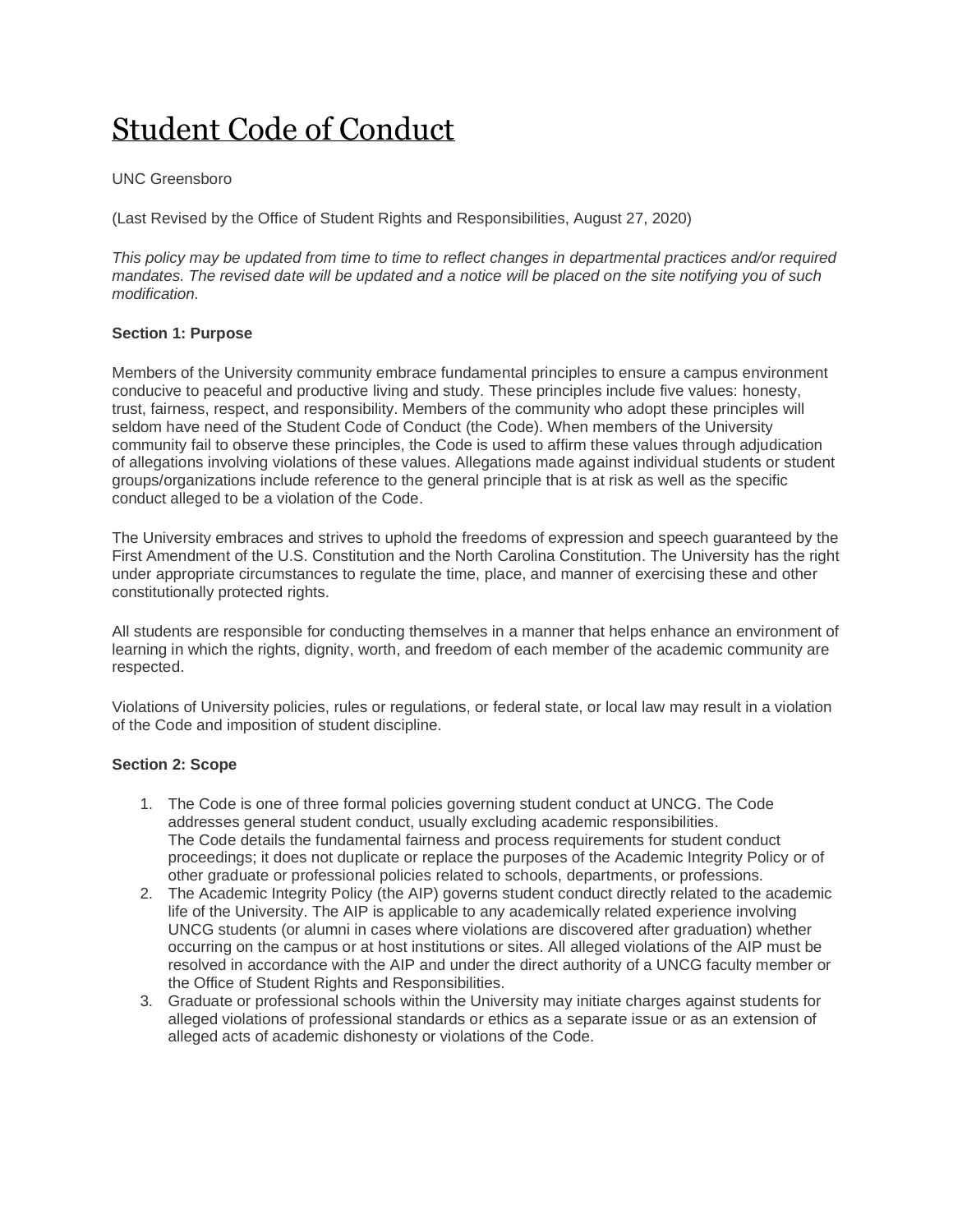## **Section 3: Authority of the University**

#### Section 502 D(3) of The Code of the University of North Carolina provides:

"Subject to any policies or regulations of the Board of Governors or of the Board of Trustees, it shall be the duty of the Chancellor to exercise full authority in the regulation of student affairs and student conduct and discipline. In the discharge of this duty, delegation of such authority may be made by the Chancellor to faculty committees and to administrative or other officers of the institution or to agencies of student government, in such manner and to such extent as made by the Chancellor be deemed necessary and expedient. In the discharge of the Chancellor's duty with respect to matters of student discipline, it shall be the duty of the Chancellor to secure to every student the right to due process."

The Chancellor has delegated this authority through the Vice Chancellor of Student Affairs to the Dean of Students Office or designee (usually the Office of Student Rights and Responsibilities) to administer, regulate, interpret, and revise the Code.

#### **Section 4: Jurisdiction of the Code**

Jurisdiction under the Code applies to behavior from a student's acceptance to the University through the date of graduation. This includes, but is not limited to new students at orientation, persons not currently enrolled but who are still seeking a degree from UNCG, and any other person enrolled in a credit-earning course offered by UNCG. For purposes of exercising jurisdiction for University discipline, it also includes any person who has graduated from UNCG if the University determines that his/her graduation or receipt of credit may have involved misconduct while the person was working toward a degree. Additionally, students with pending conduct cases will not officially graduate until their case is resolved.

The procedures provided in this Code are not intended to be equivalent to the process of federal, state, or local laws and do not determine whether criminal conduct has occurred. Criminal procedures do not address the educational mission of the University. University disciplinary proceedings may be initiated against a student charged with a violation of law that is also a violation of this Code. The University reserves the right to proceed under this Code prior to, concurrent with, or subsequent to civil litigation, criminal arrest, or criminal prosecution. The University cooperates fully with law enforcement agencies to the extent permitted by law.

Instances of prohibited conduct may be subject to the Code whether or not they occur on University Premises. The Office of Student Rights and Responsibilities or designee shall determine whether an incident off campus affects University interests and thus falls within the scope of the Code. Off-campus instances of prohibited conduct that may be addressed include, but are not limited to, acts of harm, repeated or high-risk alcohol and/or drug misuse, sexual misconduct, interpersonal violence, felony charges, and any federal, state or local laws or University policies or protocols related to the COVID-19 pandemic.

# **Section 5: Prohibited Conduct**

## **A. Honesty**

An academic community of integrity advances the quest for truth and knowledge by requiring intellectual and personal honesty in learning, teaching, research, activities, and service. Cultivating honesty lays the foundation for lifelong integrity, developing the courage and insight to make difficult choices and accepting responsibility for actions and their consequences, even at personal cost. Violations of Honesty may include but are not limited to:

- **1. Furnishing** providing false information to University officials.
- **2. Forgery** alteration or misuse of any University or government document, record, or instrument of identification.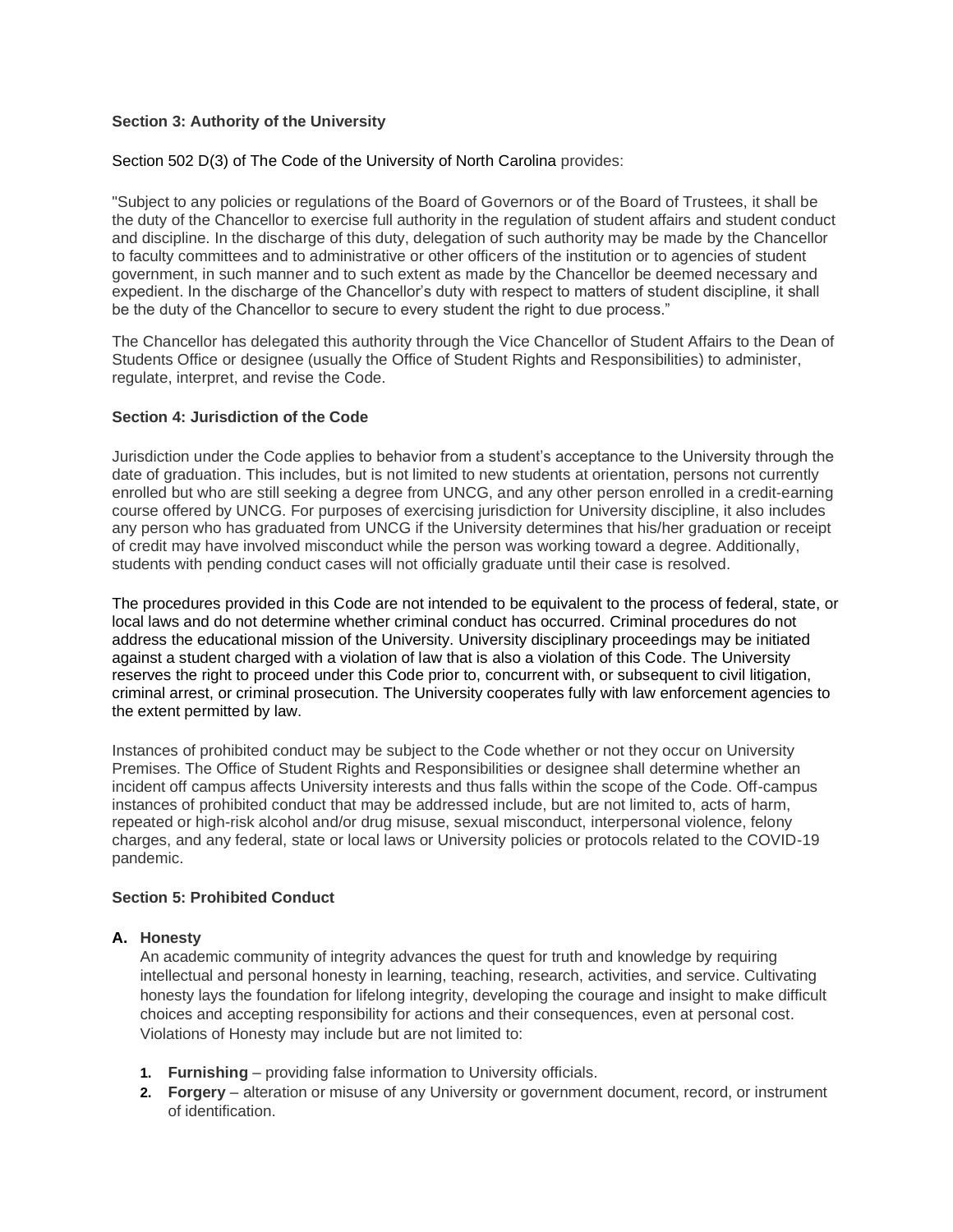- **3. Fraud** an act of deceiving or misrepresenting which may result in financial or personal gain.
- **4. Failing to Report Criminal Convictions** omitting information about conviction(s) during the UNCG Admissions Process before or after acceptance to the University or the Office of Student Rights and Responsibilities after the start of courses.
- **5. Identification Misuse** possessing, using, or displaying ID's, including parking permits, that belong to someone else, the unauthorized selling or loaning of an ID to another person, or the misuse of University or organization names and images.

# **B. Trust**

An academic community of integrity fosters a climate of mutual trust, encourages the free exchange of ideas, and enables all to reach their highest potential. Only with trust can members of the University community believe in and rely on others and move forward as a community. Only with trust can the community believe in the social value and meaning of an institution's scholarship and degrees. Violations of Trust may include but are not limited to:

- **1. Theft/Attempted Theft or Possession of Stolen Property** taking, attempting to take, or possessing property without permission.
- **2. Unauthorized Entry or Access** entering or accessing or attempting to enter or access University premises or property of another without permission.
- **3.** Assisting in the Violation of University Policies or Public Laws encouraging or assisting in any behavior or activity that violates University policy or law, including but not limited to, violating any federal, state or local laws related to the COVID-19 pandemic.
- **4. Conduct Non-compliance** student fails, without good cause, to comply with the requirements of the conduct process or fails to comply with directives of University officials. The Office of Student Rights and Responsibilities may seek sanctions against the student under the section, Sanctions, for failure to comply with directives of University officials. Failure to comply with the requirements of the conduct process may include failure to submit a statement, failure to attend a meeting/hearing, or failure to fulfill a sanction. A Hold may be placed on a student's record which may prevent, among other things, registration, re-enrollment, or the awarding of a degree.

# **C. Fairness**

An academic community of integrity establishes clear standards, practices, and procedures and expects fairness in the interactions of students, groups/organizations, faculty, and staff. For students and groups/organizations, important components of fairness are predictability, clear expectations, and a consistent and just response to dishonesty. Faculty and staff also have a right to expect fair treatment from students and from colleagues. Violations of Fairness may include but are not limited to:

**1. Disruption of University Activities** – obstructing or interfering with the learning environment (including classroom disruption) or freedom of movement of others, conduct proceedings, or other University activities including public service functions, whether on or off campus, and other authorized non-University activities which occur on University premises. This includes, but is not limited to, preventing or attempting to prevent an individual's proper participation in, or use of, the student conduct process; or influencing the neutrality of a panel member prior to or during the course of a student conduct proceeding.

# **D. Respect**

An academic community of integrity recognizes the participatory nature of the learning process and honors and respects a wide range of opinions, ideas, and cultures. Violations of Respect may include but are not limited to:

**1. Threats, Coercion, Harassment, Intimidation, or Hostile Environments**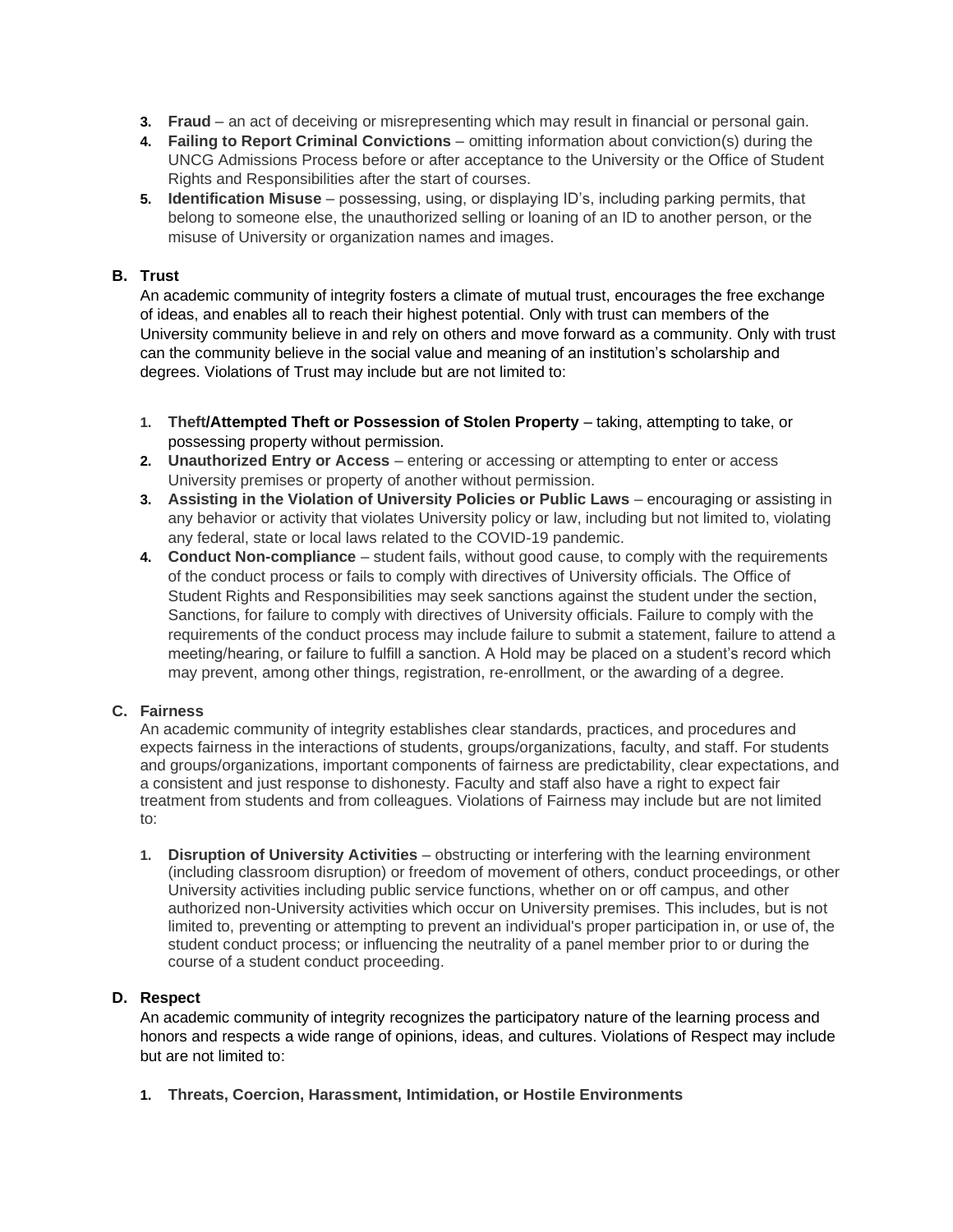- I. No student shall threaten, coerce, harass or intimidate another person or identifiable group of persons, in a manner that is unlawful or in violation of a valid University policy, while on University premises or at University sponsored activities based upon the person's race, color, religion, sex, sexual orientation, gender identity, national origin, political affiliation, genetic information, veteran status, disabling condition, or age.
- II. No student shall engage in unlawful harassment leading to a hostile environment. Unlawful harassment includes conduct that creates a hostile environment by meeting the following criteria: It is:
	- a. Directed toward a particular person or persons;
	- b. Based upon the person's race, color, religion, sex, sexual orientation, gender identity, national origin, political affiliation, genetic information, veteran status, disabling condition, or age;
	- c. Unwelcome;
	- d. Severe or pervasive;
	- e. Objectively offensive; and
	- f. So unreasonably interferes with the target person's employment, academic pursuits, or participation in University-sponsored activities as to effectively deny equal access to the University's resources and opportunities.
	- g. In determining whether student conduct violates these provisions, all relevant facts and circumstances shall be considered. Care must be exercised in order to preserve freedoms of speech and expression, as articulated in current legal standards. Legal advice should be sought from the Office of the General Counsel, as appropriate.
- **2. Physical Injury**  inflicting, attempting to inflict, or assisting in the injury of another.
- **3. Violation of a University No Contact Order**  any contact after the University has issued a No Contact Order that includes but is not limited to phone, voice mail, e-mail, text messages, letters, instant messaging, social media (i.e. Facebook, Twitter, Instagram), or messages transmitted via other individuals.
- **4. Conduct Which is Disorderly** any conduct, including threatening, abusive, or disorderly behavior, that creates a disturbance or endangers the values, health, or safety of the university community. Some examples may include, but are not limited to: vulgar and obscene language, posting lewd or inappropriate images on virtual learning platforms, loitering, violent or seriously disruptive behavior, unreasonable noise, or not following the University's policies or protocols related to the COVID-19 pandemic.
- **5. Violation of the Title IX Policy**  violation of the policy found **[here.](https://policy.uncg.edu/university_policies/title-ix-policy/)**
- **6. Hazing**  any action taken or situation created, intentionally or unintentionally, whether on or off University premises, to produce mental or physical discomfort, embarrassment, harassment, or ridicule is considered hazing, regardless of the willingness of the participant. Please review the [Anti-Hazing Policy.](https://sa.uncg.edu/handbook/policies/anti-hazing/)
- **7. Harassment, Intimidation, Bullying**  persistent, severe or pervasive verbal abuse, threats, intimidation, harassment, coercion, bullying, or other conduct which threatens or endangers the mental or physical health and/or safety of any person or causes reasonable apprehension of such harm directed toward a particular individual or identifiable group of individuals through any action, method, device, or means.
- 8. **Retaliation** any adverse action or threat taken or made against an individual, including through third parties, for making a report of a University policy violation or participating in any investigation or proceeding related to any University policy. This provision applies to reports made or information provided in good faith, even if the facts alleged in the report are determined not to be accurate. Examples of this conduct include, but are not limited to, threatening, intimidating, harassing, or any other conduct that would discourage a reasonable person from seeking services, receiving protective measures and/or accommodations, and/or reporting policy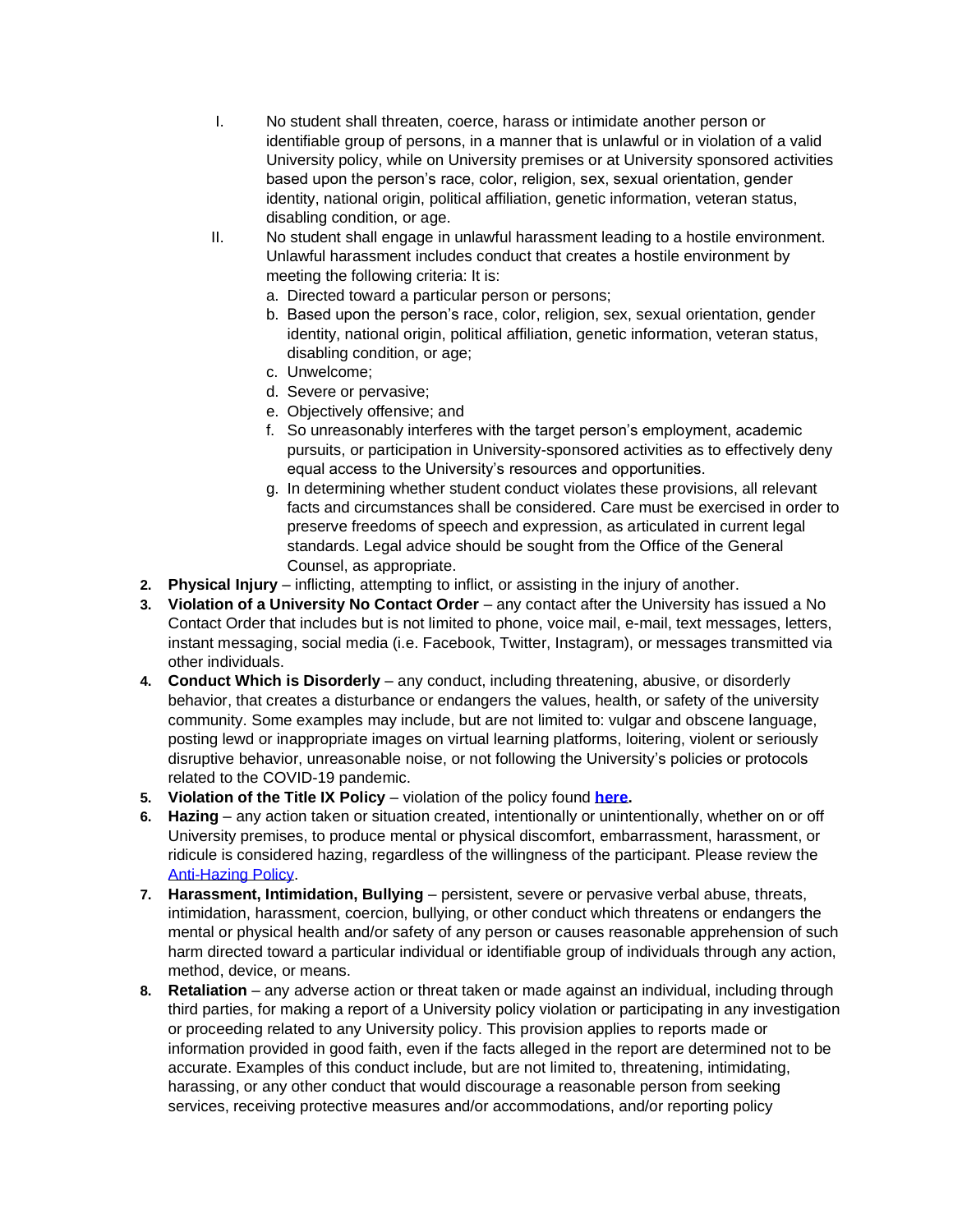violations. Retaliation also includes maliciously and purposefully interfering with, threatening, or damaging the academic, professional, or living environment of another individual before, during, or after the investigation and resolution of a report of a policy violation in response to and/or on account of the report of the policy violation.

# **9. Non-Title IX Sexual and Gender-Based Harassment**

- **i.** Under this policy, Sexual Harassment is conduct on the basis of sex that satisfies one or more of the following:
	- **I.** A student conditioning the provision of an aid, benefit, or service of the University on an individual's participation in unwelcome sexual conduct; or
	- II. Unwelcome conduct determined by a reasonable person to be so severe, persistent, or objectively offensive that it effectively denies a person equal access to the University's education program or activity; or
	- III. Sexual Exploitation or Complicity as defined below; or
	- IV. "Sexual assault" as defined in 20 U.S.C. 1092(f)(6)(A)(v), "dating violence" as defined in 34 U.S.C. 12291(a)(10), "domestic violence" as defined in 34 U.S.C. 12291(a)(8), or "stalking" as defined in 34 U.S.C. 12291(a)(30) and referenced under the University's Title IX Policy that does not occur on University grounds or other property owned or controlled by the University or in the United States.

## **E. Responsibility**

An academic community of integrity upholds accountability and depends upon action in the face of wrongdoing. Every member of an academic community—student, group/organization, faculty member, and staff-is responsible for upholding the integrity of the community. Violations of Responsibility may include but are not limited to:

- **1. Violation of University Policy or Law Regarding Alcohol** includes but not limited to: possessing or consuming alcoholic beverages by students less than 21 years of age; operating a motor vehicle under the influence of alcohol or while impaired by the consumption of alcohol; furnishing or selling any alcoholic beverages to any person less than 21 years of age; being intoxicated in public attributable in part or in whole to the use of alcohol.
- **2. Violation of University Policy or Law Regarding Firearms or Other Weapons**  using, possessing, or storing any weapon, dangerous chemical, fireworks, or explosive without University authorization, except as explicitly permitted by law.
- **3. Attempted or Actual Damage to Property** engaging in or attempting acts that damages, destroys, or defaces property of the university or another.
- **4. Violation of University Policy or Law Regarding Drugs**  illegal possession or use of controlled substances as defined by the North Carolina General Statutes § 90-86 through § 90- 113.8; manufacturing, selling, or delivering any controlled substance or possession with intent to manufacture, sell or deliver any controlled substance; misuse of any legal pharmaceutical drugs; knowingly breathe or inhale any substance for the unlawful purpose of inducing a condition of intoxication; or possession of drug-related paraphernalia, including, but not limited to pipes, bongs, hookahs and other water pipes.
- **5. Facilitating or Accepting Improper Behavior** choosing not to confront a person violating the Code, choosing not to leave such a situation, or choosing not to tell a University staff member about the Code violation.
- **6. Fire Safety**  setting or attempting to set or assisting in setting a fire, or misusing or damaging fire safety equipment including, but not limited to smoke detectors, fire extinguishers, or hoses. This also includes not evacuating during a fire drill.
- **7. Violation of University Policies**  violation of any written policies, regulations, or rules of the University.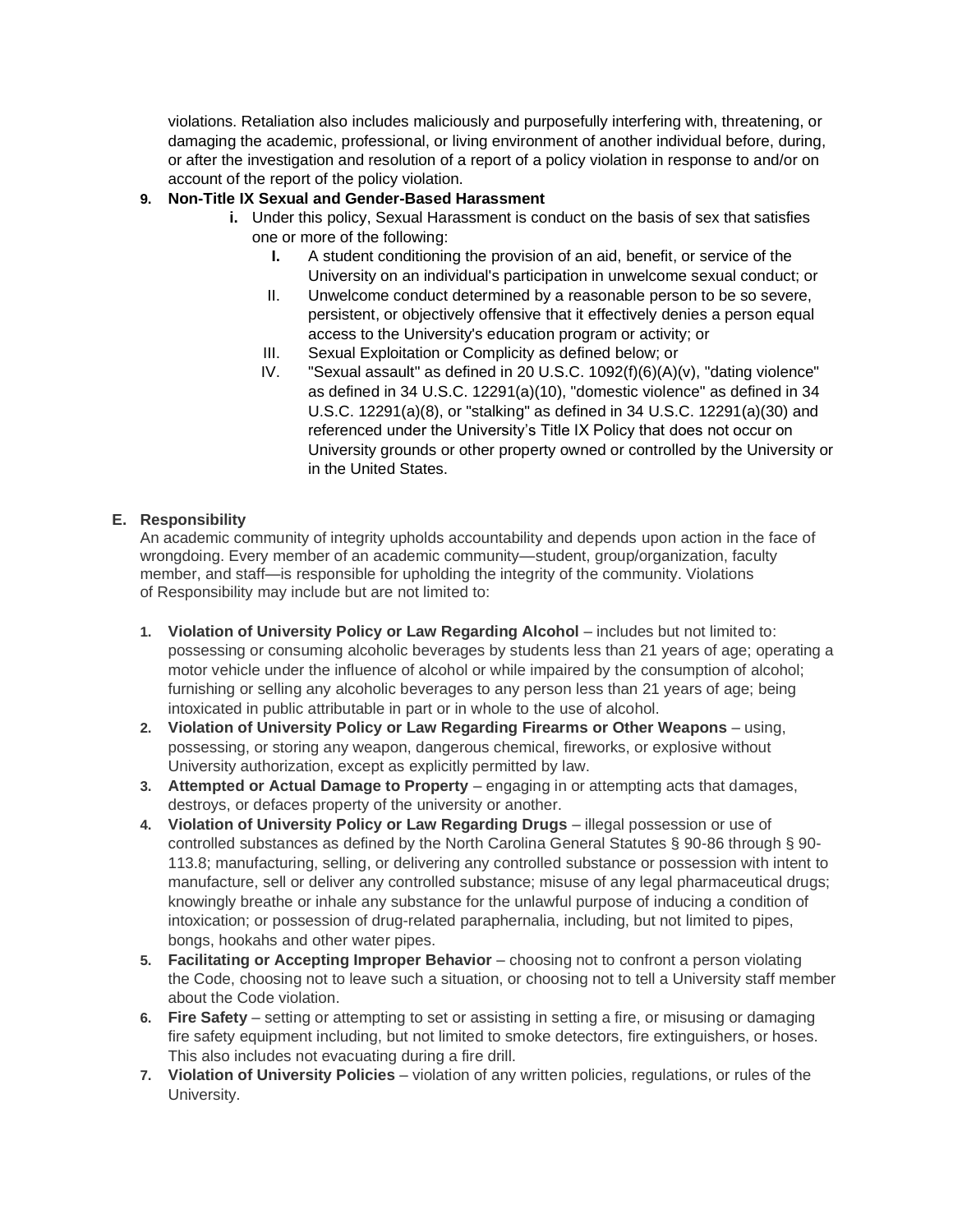- **8. Violations of Federal or State Laws, or Local Ordinances Which Affect the Interests of the University Community** – engaging in any behavior or activities that are chargeable offenses of the law.
- **9. Failure to Exercise Preventive Measures** the knowledge of or unintentional failure of any organized group to exercise preventive measures relative to violations of this Code by its members.

## **Section 6: Reporting of Allegations**

1. Any student, faculty member, University employee, or University administrator may refer a Student or Student Organization suspected of violating the Code to the Office of Student Rights and Responsibilities or, if the Student or Student Organization is suspected of Sexual and/or Interpersonal Violence Misconduct, to the Title IX Office. If appropriate, reports to the Title IX Office will be referred to the Office of Student Rights and Responsibilities.

The referral to the Office of Student Rights and Responsibilities or the Title IX Office must include factual information supporting the allegation. A person making such a referral may be expected to appear before a Hearing Panel and/or Conduct Officer. Referrals should be made as soon as possible after the alleged violation(s) occurred, preferably within 30 business days. Any person may report an alleged violation(s) of the Code online using the Incident Report Form.

Based on such a referral, the Office of Student Rights and Responsibilities will determine whether a Formal Charge(s) shall be pursued and whether the Formal Charge(s) constitutes a Minor Violation or a Serious Violation, based on the Student's prior record or facts and circumstances related to the case. This determination should be made within ten (10) days after the initiation of the referral; however, a reasonable extension of this time limit is permissible. No Respondent is permitted to withdraw from enrollment at the University after being charged with a Serious Violation until determinations on responsibility and sanction(s) (if applicable) are made.

In some instances, an Investigator may be assigned to investigate an alleged violation(s) of the Code. The Investigator will conduct interviews with the Respondent, the Complainant (if applicable) and any third-party witnesses, will collect and review any other information relevant to the report, and will submit a written report to the Director or designee summarizing his/her findings. If an investigation is anticipated to last for an extended period of time, the Director or designee, in his/her discretion, may file a Formal Charge(s) following a preliminary investigation that can be modified at the conclusion of the investigation.

In instances when a student is suspected of sexual and interpersonal misconduct, the investigation shall be in accordance with the Title IX Policy.

- 2. If the Office of Student Rights and Responsibilities determines that a Formal Charge(s) shall be pursued, they will deliver a written notice of referral to the Respondent. The notice of referral will include the following:
	- a. notice of the Formal Charge(s);
	- b. information regarding next steps in the Conduct Procedures (e.g., a request that the Respondent participate with the Director or designee in a meeting to discuss details related to the alleged violation(s), or a referral to an investigation);
	- c. if a Serious Violation, notice that possible sanctions include Suspension or Expulsion;
	- d. if a Serious Violation, notice that the Respondent's University account and official academic transcript will be placed on hold until determinations on responsibility and sanction(s) (if applicable) are made;
	- e. a statement indicating that the Respondent has the right to be represented, at his/her expense, by an Attorney or Non-Attorney Advocate during the Conduct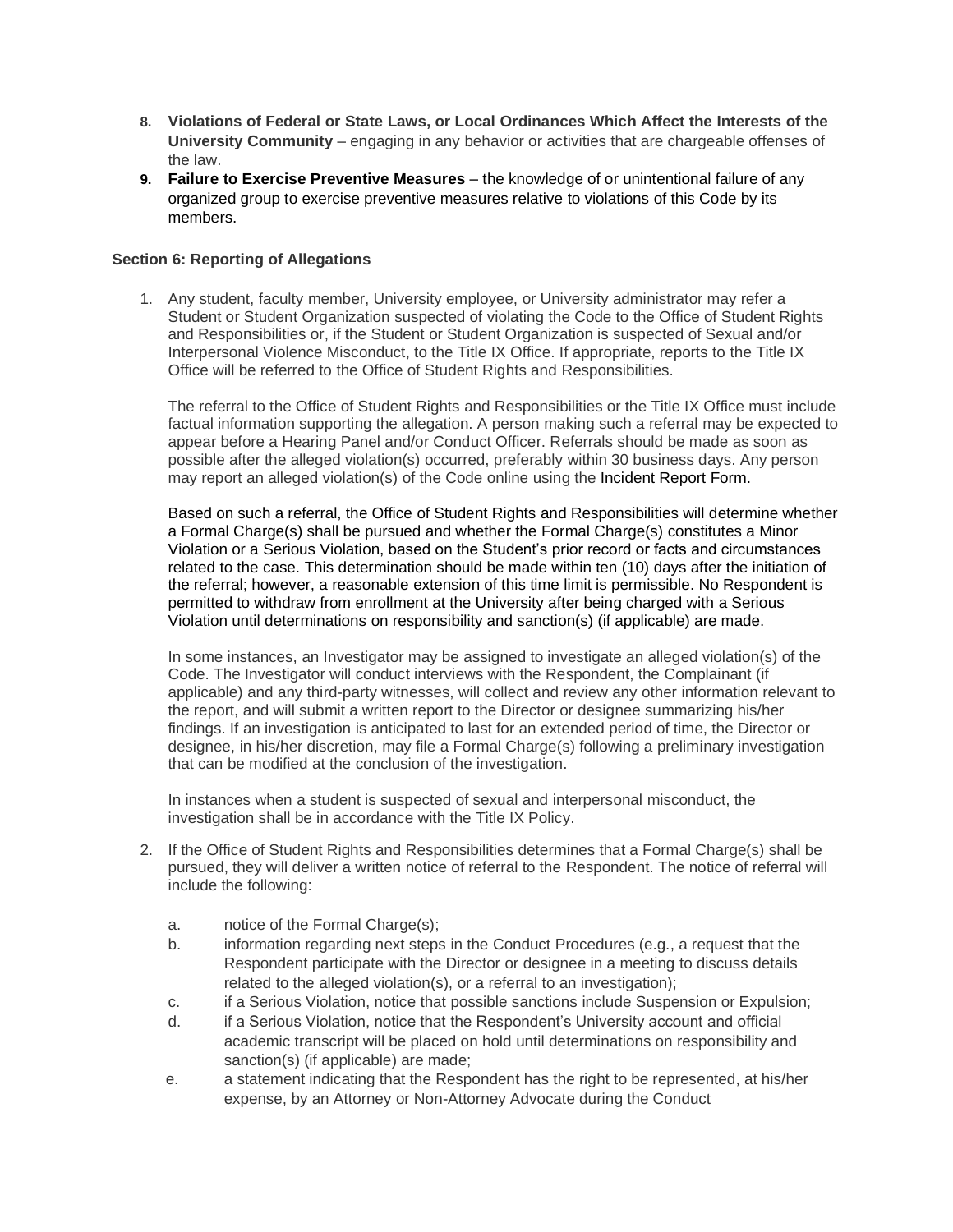Procedures, **except** when the violation is an allegation of academic dishonesty, as governed by the [Academic Integrity Policy.](https://drive.google.com/file/d/0B0rFGGhJvbDHUExSZmFFaWFmb00/view)

#### **Section 7: Amnesty Protocol**

The Amnesty Protocol ensures that a student's safety and health come first in cases of underage possession and/or consumption of alcohol. The Offices of Student Rights and Responsibilities and Housing and Residence Life will not pursue conduct action if: (1) the intoxicated or other student(s) involved reports the incident, (2) the intoxicated or other student(s) involved is actively seeking medical and/or health assistance from a university official or medical provider, or (3) the intoxicated student is the victim of a sexual assault or other violent crime after consuming alcohol.

Medical amnesty represents a policy choice to withhold disciplinary action for students when they seek emergency medical treatment due to the consumption of alcohol or in situations where the student may have experienced some form of sexual or interpersonal violence, or otherwise have been the victim of a crime.

The purpose of affording amnesty is to remove barriers to seeking needed treatment or making a report to law enforcement or University officials for fear of being subject to disciplinary action for an alcohol violation.

This Protocol does not exempt students from being charged criminally by any law enforcement agency.

For the 2020-2021 Academic year, while the COVID 19 pandemic is ongoing, Amnesty protocol may be extended to any student who may otherwise be found in violation of University's requirements regarding COVID-19, including, but not limited to, face covering and social distancing requirements or the Governor's Orders and is the victim of Sexual or Gender Based Harassment as defined here or in the [Title IX Policy.](https://policy.uncg.edu/university_policies/title-ix-policy/)

**If you seek help on behalf of a drug overdose victim, you and the victim will be exempt from certain criminal drug charges.** Charges include 1. Misdemeanor drug possession (e.g., marijuana); 2. Felony possession of less than one gram of heroin or one gram of cocaine; 3. Possession of drug paraphernalia.

In other words, you can call 911 or seek medical attention if you think a friend has overdosed, and the police cannot arrest you or the victim for any of the above, even if the drugs are in plain sight. If larger quantities of drugs are present or evidence of drug manufacturing, distribution, and/or selling, the law does not offer protection against those charges.

**NOTE:** immunity from underage alcohol possession and drug possession charges does not apply if request for assistance was made during the "execution of an arrest warrant, search warrant, or other lawful search."

#### **Here are some clarifying statements included in the amnesty law:**

- Do not prevent officers from seizing any contraband or other evidence.
- Do not prevent officers from initiating detentions, arrests, and charges for other offenses.
- Officers acting in good faith are extended immunity from civil liability.

UNCG students may not be covered under the Protocol if one of the following conditions is met: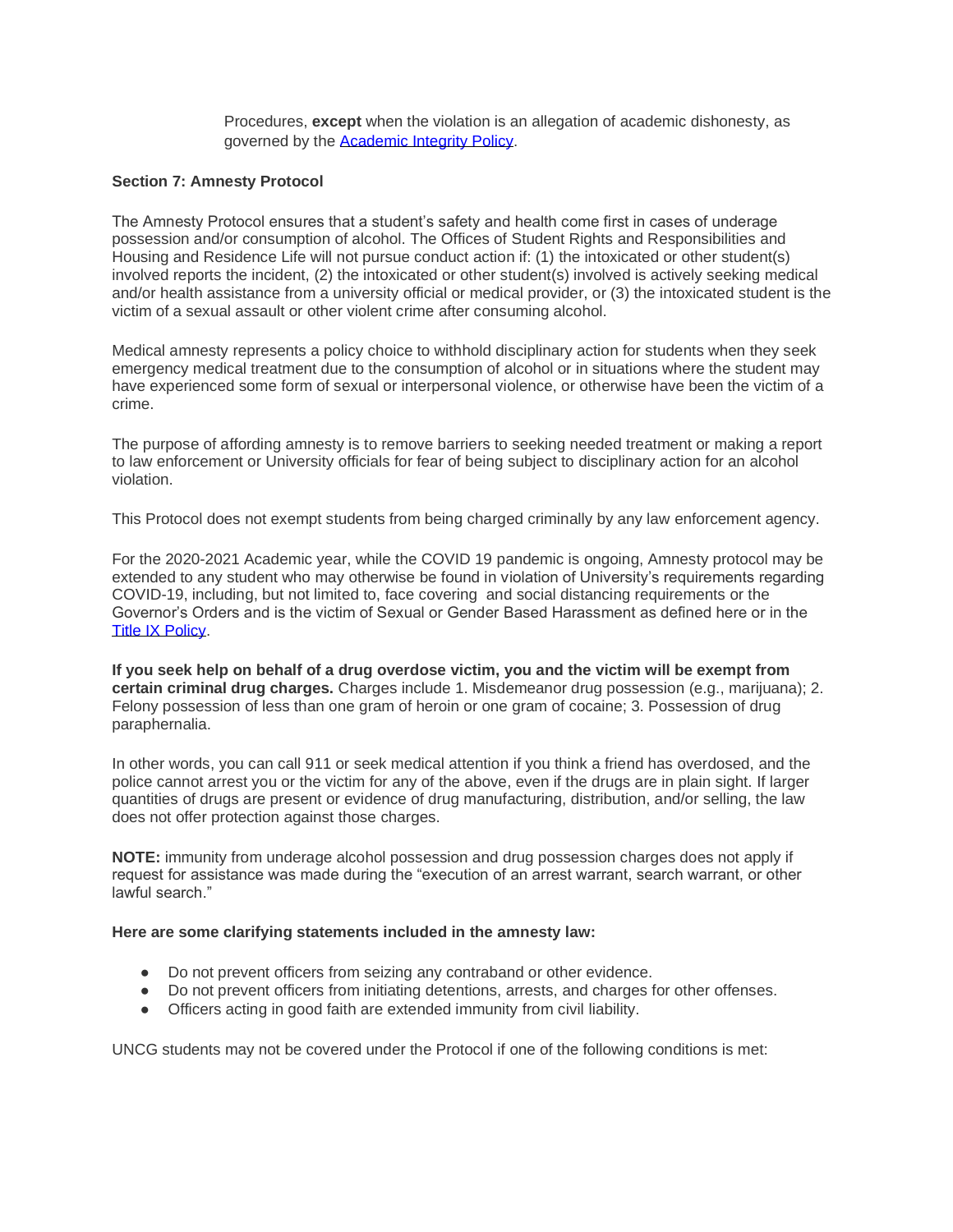- An intoxicated student and/or other students involved allegedly committed any other violation(s) of the student code of conduct (i.e., sexual assault, vandalism, etc.) during the incident in which they are seeking amnesty.
- An intoxicated student and/or other students involved have been previously found responsible for possession of alcohol and/or drugs.
- An intoxicated student and/or other students involved have already been covered by the Amnesty Protocol for a previous underage possession and/or consumption of alcohol charge while a student at UNCG.

The Office of Student Rights and Responsibilities will decide on a case by case basis if conduct action will be pursued for those seeking assistance for others on more than one occasion.

# **Section 8: Fundamental Fairness Guarantees**

Students are guaranteed the following elements of fundamental fairness throughout the student conduct process:

1. In cases involving a hearing before a hearing panel or conduct officer:

The respondent shall be afforded a fair and timely hearing to respond to the allegations;

- 1. Both the respondent and the complainant shall have the opportunity to challenge for cause the conduct officer, or panelists, or composition of any hearing panel;
- 2. The respondent shall be informed of the accusations and the evidence;
- 3. Both the respondent and the complainant shall be afforded adequate time to prepare for the hearing;
- 4. Both the respondent and the complainant shall be able to offer relevant evidence and witnesses who can provide direct information; and to question witnesses present at the hearing;
- 5. The respondent may be represented, at their own expense, by a licensed attorney or non-attorney advocate of their own choosing in non-academic misconduct matters in accordance with the Guidelines for Attorney/Non-Attorney Advocates [\(https://osrr.uncg.edu/attorneynon-attorney-information/\)](https://osrr.uncg.edu/attorneynon-attorney-information/). In cases involving an alleged act(s) of Non-Title IX Sexual or Gender-Based Harassment, a complainant may also be represented by a licensed attorney or non-attorney advocate of their own choosing. The attorney/non-attorney advocate may fully participate only to the extent and in the same manner afforded to the student(s) they represent. The attorney/non-attorney advocate may not provide testimony.
- 6. The respondent shall have the opportunity to consult with a Student Conduct Advisor.
- 7. The complainant shall have the opportunity to consult with a Student Case Coordinator.
- 8. The respondent shall receive in writing the outcome of the hearing. In cases involving Non-Title IX Sexual or Gender-Based Harassment, both the respondent and the complainant shall receive in writing the outcome of the hearing;
- 9. The respondent may appeal the outcome of the hearing. In cases Non-title IX Sexual or Gender Based Harassment, both the respondent and the complainant may appeal the outcome of the hearing;
- 10. Both the respondent and the complainant shall be afforded confidentiality in the handling of the conduct process in accordance with applicable policy and law.
- 2. The following considerations apply equally to the complainant and respondent:
	- 1. The University will not voluntarily release the complainant's/respondent's name to the public or media except as required by law.
	- 2. Further, University staff will, upon request by the complainant/respondent:
		- 1. discuss the situation in a confidential manner;
		- 2. treat the complainant/respondent with courtesy, understanding, and professionalism; assist in privately contacting counseling, advising, and other available resources should the individual so choose;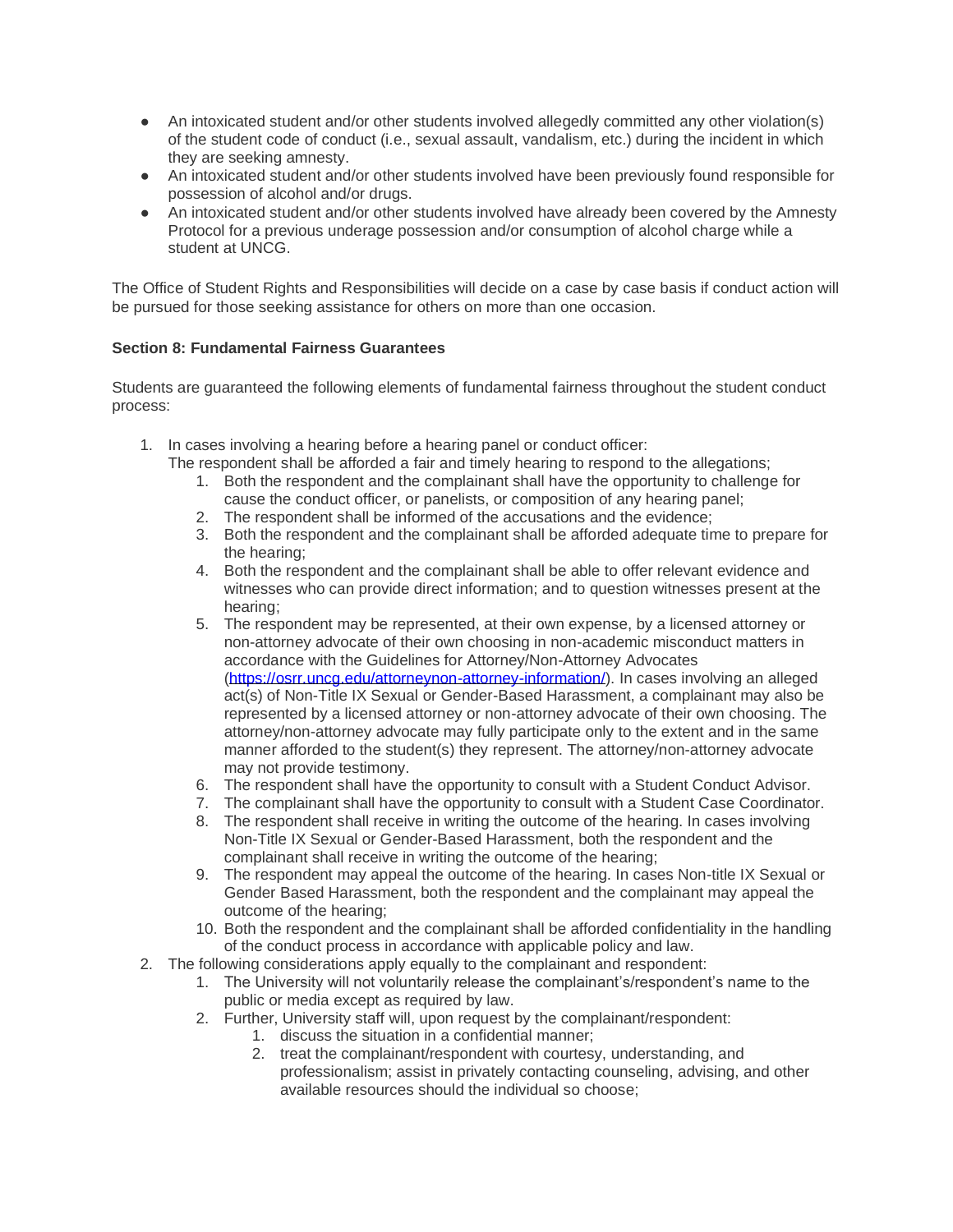- 3. arrange that the complainant/respondent have no contact in the form of a No Contact Order;
- 4. continue to be available to answer questions, explain the systems and processes involved, and be a willing listener;
- 5. provide assistance regarding University residential housing, including a request to change housing assignments or to leave University housing;
- 6. assist with requests for academic relief or other exceptions to current academic regulations:
- 7. in cases involving allegations of Non-Title IX Sexual Harassment, arrange at the discretion of the conduct officer, an alternative to giving a statement in a face-toface setting; and
- 8. arrange for the opportunity to make a statement concerning the impact of the incident in the sanctioning phase of the hearing.

# **Section 9: Enrollment**

A respondent who is not a student at the time of the conduct proceeding may be subject to a Hold on their records which prevents further registration at the University pending resolution of outstanding conduct allegations. The University may adjudicate the charges against the respondent regardless of whether the respondent is currently a student. In addition, the Hold can be extended to prevent release of transcripts and/or diplomas. The conduct records of students attempting to transfer to another institution are subject to disclosure to the transfer institution.

# **Section 10: Formal Charge and Student Conduct Conference**

- 1. If a decision is made to issue a formal charge against the student, the student will receive notice in writing via the student's UNCG email address. The notice will specify the offense(s) charged, the possible sanctions, and a brief recitation of the factual allegations supporting the charge. The notice will also specify if a student faces expulsion, that expulsion precludes matriculation at any UNC constituent institution.
- 2. The formal charge notice will also require the respondent to participate in a s Student Conduct Conference (SCC). The SCC provides the respondent with an:
	- 1. Opportunity to discuss the allegations, review any written evidence, obtain a list of witnesses (if applicable), and provide information;
	- 2. Opportunity to review students' rights and responsibilities;
	- 3. Opportunity to accept or deny responsibility for the charges.
- 3. A conduct officer will discuss with the respondent the facts of the allegations and other related information and will explain the procedures to be followed.
- 4. The respondent will be asked to select one of the following options in response to the charge:
	- 1. Plead "Not Responsible" to the charge(s) and have a hearing before a hearing panel or conduct officer where a determination of responsibility will be made through procedures described in the Conduct Hearings section. If the student is found "Responsible" by the conduct officer or hearing panel, appropriate sanctions will also be imposed.
	- 2. Plead "Responsible" to the charge(s) and waive a conduct officer or panel hearing on the question of responsibility. Appropriate sanctions will be imposed by the conduct officer.
	- 3. Enter a "Postponement of Plea" during the Student Conduct Conference which allows the student up to two business days (48 hours) to enter a plea.
- 5. If the respondent pleads responsible, include a description of the student's appeal rights, if any, and the deadline for exercising those rights.

#### **Section 11: Conduct Reviews**

Following the SCC, the conduct officer will hold a conduct review of the allegations, which the respondent is required to attend. The respondent will receive written notice of the conduct review, which will be held no sooner than five (5) calendar days after the SCC. At any time prior to the conduct review, the student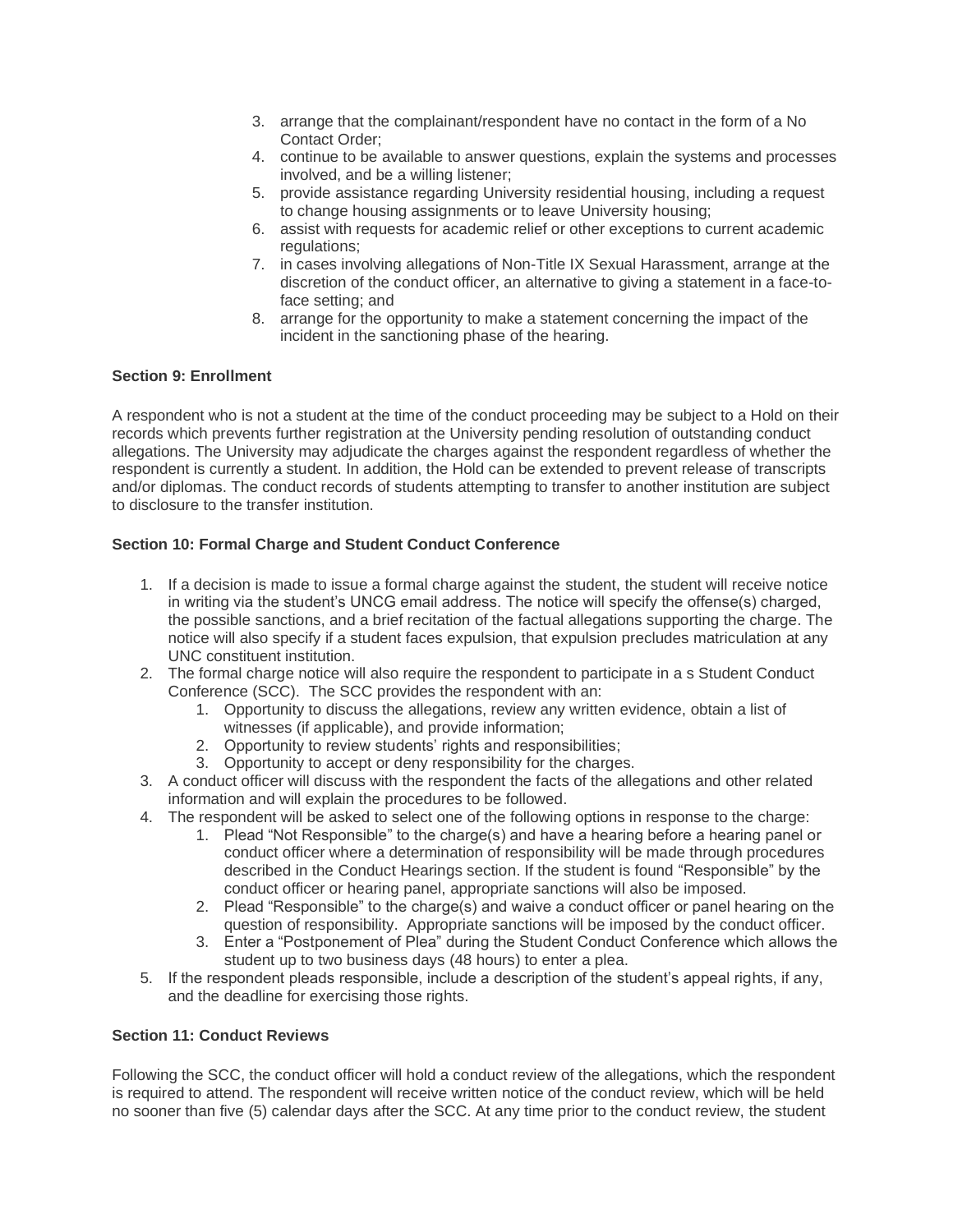has the opportunity to review any written evidence and obtain a list of witnesses. If the respondent does not attend the conduct review, the conduct officer may conduct the conduct review in their absence and make a determination of responsibility based on the information available and assign appropriate sanctions. Written notification of the decision and sanctions will be sent to the appropriate University parties (including the complainant when applicable) and to the respondent by email to the student's UNCG email address. Written notification shall include a description of the students appeal rights, if any, and a deadline for exercising those rights.

# **Section 12: Conduct Hearings**

- 1. A respondent, who pleads "Not Responsible" to the charge(s) will be scheduled for a conduct hearing with either a conduct officer or with a hearing panel.
- 2. The respondent may request a hearing before a hearing panel and the conduct officer may, at his/her discretion, grant this request if, in his/her professional judgment, the complexity or seriousness of the allegations support this request. The request is normally granted if the sanctions of suspension or expulsion are likely.
- 3. After the SCC occurs, hearings are scheduled within a reasonable time, with written notice to the parties no fewer than five (5) business days, and in cases of potential suspension or expulsion no fewer ten (10) business days prior to the date of the hearing. At the discretion of the conduct officer, a one-time postponement for cause in the scheduled hearing date may be granted upon request of any party to the hearing action. This postponement for cause, when granted, in the absence of extraordinary circumstances, to be determined by the conduct officer.
- 4. Cases occurring during holidays, semester breaks, or summer sessions for which a hearing is granted present special problems due to the brief term and the limited availability of hearing panelists. Such hearings shall be conducted, when necessary, through ad hoc hearing panels appointed by the Office of Student Rights and Responsibilities. Carryovers of hearings may also be utilized for students, other than students nearing graduation, when there is not sufficient time remaining in the regular academic year to arrange for the hearing process.
- 5. Hearings are closed to the public subject to applicable policy and law. In addition to the conduct officer and/or members of the hearing panel, only the following are normally allowed to attend: the complainant, if applicable, and the respondent; a support person for the respondent or the complainant (a support person shall be a silent observer and may not have an active role in the hearing); the complainant's and respondent's attorney/non-attorney advocate; the Student Conduct Advisor of the respondent, if engaged; the Student Case Coordinator who advises the complainant; witnesses or persons who have been asked to provide a statement by either the respondent or complainant; and an attorney from the Office of General Counsel. In hearings involving allegations against student groups/organizations, the president or chief officer of the charged group/organization will be expected to participate in the hearing on behalf of the group/organization. The conduct officer or hearing panel may also recommend charges be brought against individual members of the group/organization as a result of information obtained in the course of the hearing.
- 6. Witnesses or persons asked to provide a statement and the complainant shall be present only for the portion of the hearing that involves their statement and questions arising from that statement. In keeping with federal law, complainants of violence, whose status is determined by the conduct officer, may be present for the duration of the hearing and provided the results of the hearing. The conduct officer will preside over the hearing. Admission of any additional persons to the hearing shall be at the sole discretion of the conduct officer.
- 7. Hearings, whether held before a conduct officer or hearing panel, are unlike courts. These conduct processes engage in a full discussion of charges and circumstances. Rules of evidence, procedures, and involvement of attorneys differ from proceedings before criminal or civil authorities as follows:
	- A. The conduct officer has sole discretion to decide what evidence and witnesses are allowed. Evidence will be allowed if, in the judgment of the conduct officer, it bears on the facts of the case.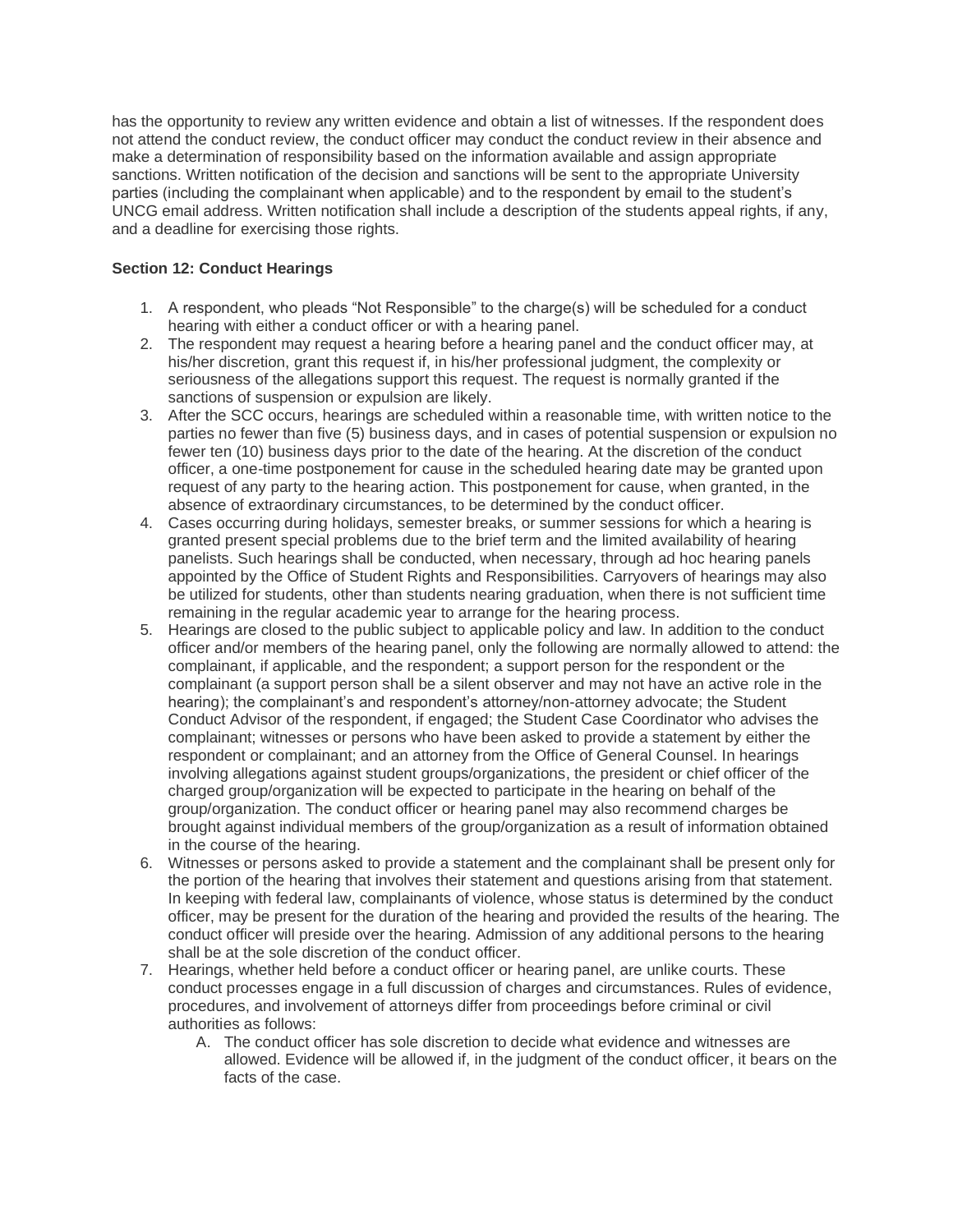- B. Evidence relevant to both the issue of responsibility and appropriate sanctions is normally allowed.
- C. Written statements by witnesses or others having knowledge of the allegations may be allowed in the absence of a personal appearance at the hearing by the author of the statement except in the adjudication of alleged violations of the Title IX Policy. Such signed statement must be delivered in person to the Office of Student Rights and Responsibilities by the author accompanied with matching picture identification. If the author is unable to deliver the statement in person to the Office of Student Rights and Responsibilities, the statement must be notarized. Statements by a sworn law enforcement officer or professional or student employee of the University do not have to be notarized. Such statements may be considered by the hearing panel/conduct officer on the basis of their content and relevance.
- D. The testimony of a witness will be heard if the conduct officer deems that it is offered in good faith, bears upon the facts of the case, and is not merely cumulative, i.e. does not simply repeat prior statements. The written or oral testimony of two (2) character witnesses may be considered, but only for decisions of sanctions and cannot be used to draw conclusions about the responsibility of the respondent for the charge(s). Character witnesses are permitted to testify only if a finding of responsibility occurs.
- E. Information that is not from a firsthand source may be considered in the course of a hearing under certain conditions; the legal rules of hearsay evidence do not apply. The conduct officer will rule on whether such information is appropriate and may be admitted in the hearing.
- F. In some cases, the conduct officer may issue a notice to appear as indicated below. Such internal notices are not issued unless the expected statements would be clearly relevant, and will not be issued with the intent to embarrass or harass a potential witness.
	- 1. All University students are expected to comply with notices to appear. University students who, absent good cause, fail to respond to such notices are in violation of this Code. Third parties not subject to the Code who may be requested to appear in a Conduct Hearing are expected to make every effort to assist the conduct process. The unavailability of such third parties to a hearing procedure will be treated as set forth below.
	- 2. If the conduct officer determines that a fair hearing cannot be held without the testimony of a particular witness, and if after good faith attempts are made, the witness either fails to or refuses to appear, the hearing may be postponed until the witness agrees to appear or provide a written statement; or the charges may be dismissed, at the sole discretion of the conduct officer.
- G. In an effort to ensure that conduct hearings provide equal opportunity to the respondent and the complainant and so that the University will be prepared for the hearing, the following procedures apply:
	- 1. The parties must submit to the conduct officer a written list of the names of all witnesses they intend to present at the hearing and the expected subject matter of the witnesses' statements no later than noon (12:00 p.m.) three (3) business days prior to the hearing date for approval by the conduct officer.
	- 2. The parties must submit to the conduct officer a written list of the written evidence they intend to present at the hearing no later than noon (12:00 p.m.) three (3) business days prior to the hearing date for approval by the conduct officer. The parties shall at the same time deliver one copy of all written evidence identified in their list.
	- 3. The parties may contact the Office of Student Rights and Responsibilities after noon (12:00 p.m.) two (2) business days prior to the hearing to review the opposing party's witness list, and to review all written evidence, as applicable.
	- 4. If, at the time of the hearing, either the complainant/Student Case Coordinator or the respondent/Student Conduct Advisor calls a witness or presents written evidence that was not previously identified, either party may challenge the admissibility of the witness testimony or written evidence. Such challenges will be reviewed by the conduct officer and affirmed or denied in their sole discretion.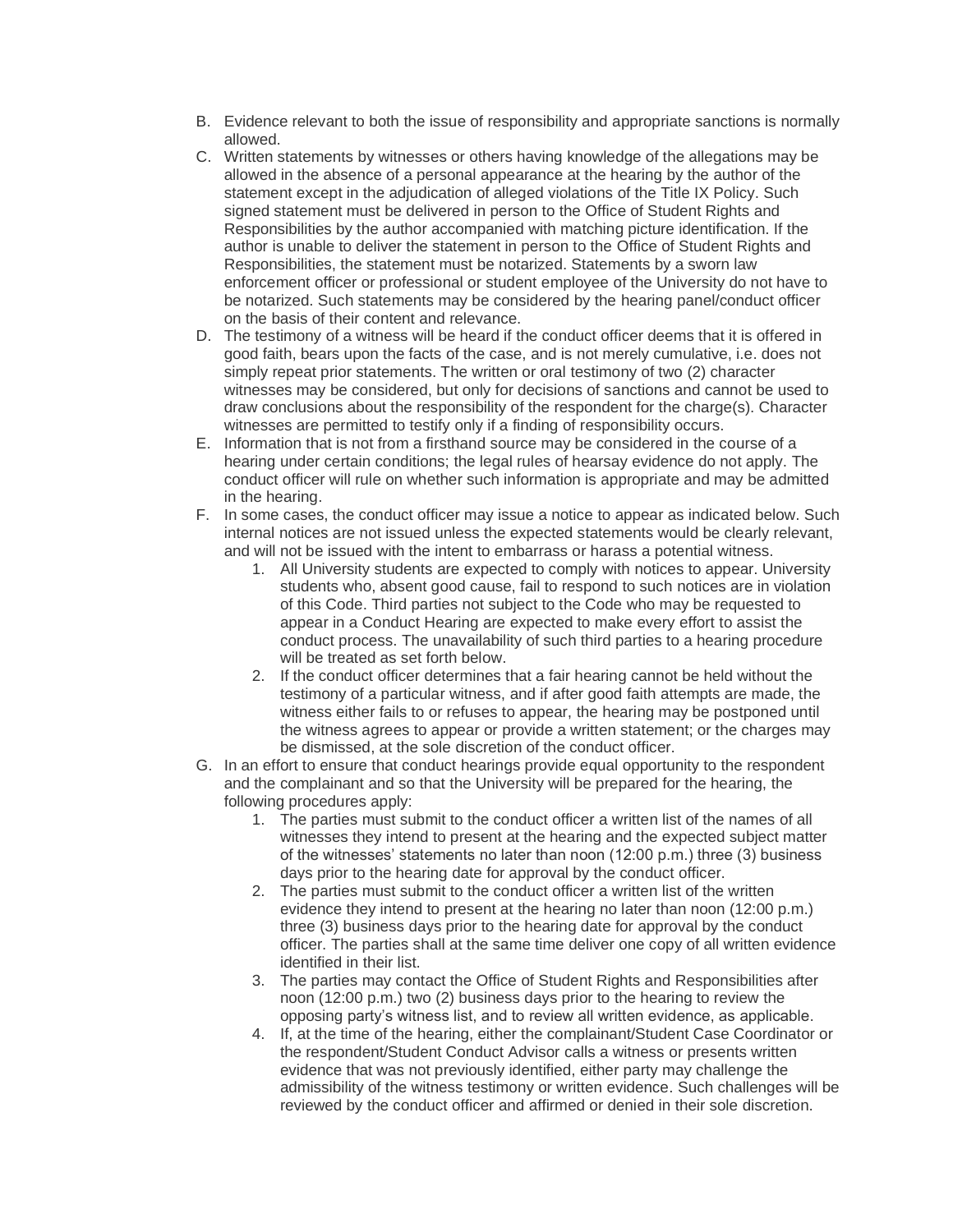- H. The following procedures apply to conduct hearings:
	- 1. The conduct officer will facilitate introductions of those present and will explain the hearing procedures to the parties.
	- 2. The respondent and the complainant will be given the opportunity to challenge a hearing panelist or conduct officer on the grounds of conflict with, bias about, or interest in, the case. It is at the conduct officer's discretion to support or refuse the challenge, unless the conduct officer is the subject of the challenge, in which case an official within the Dean of Students Office or designee shall be brought in to hear the challenge and make the final determination. If a challenge is granted and a hearing panelist or conduct officer is disqualified, then the hearing may be postponed as necessary in the discretion of the conduct officer/Dean of Students Office or designee.
	- 3. The conduct officer will state the charge(s) against the respondent.
	- 4. The complainant or Student Case Coordinator will be provided the opportunity to make an opening statement. This opening statement is limited to no more than five (5) minutes.
	- 5. The respondent or Student Conduct Advisor will be provided the opportunity to make an opening statement. This opening statement is limited to no more than five (5) minutes.
	- 6. The complainant/Student Case Coordinator will present evidence in support of the charge(s) and may also present written evidence and witnesses.
	- 7. The hearing panel/Conduct Officer will be provided access to copies of all written evidence submitted by the Student Case Coordinator.
	- 8. The hearing panel/Conduct Officer may directly question the complainant/Student Case Coordinator and witnesses. The respondent/Student Conduct Advisor has the right to question the complainant/Student Case Coordinator and the witnesses who appear. However, in cases involving allegations of sexual misconduct (rape, sexual assault, and sexual harassment, etc.) or interpersonal violence (dating violence, domestic violence, and stalking, etc.), the complainant and the respondent may not directly question one another. All questions, including those directed to any witnesses, must be asked through the Case Coordinator for the complainant and through the Student Conduct Advisor for the respondent. The complainant may be visually screened during questioning.
	- 9. The respondent may respond to the charge(s) and may present evidence in the form of written evidence or testimony of the respondent or other witnesses.
	- 10. The hearing panel/Conduct Officer will be provided access to copies of all written evidence submitted by the respondent.
	- 11. The hearing panel/Conduct Officer may then question the witnesses presented by the respondent and may also question the respondent. The complainant/Student Case Coordinator may then question the witnesses, including the respondent/Student Conduct Advisor.
	- 12. The complainant or Student Case Coordinator will be provided the opportunity to make a closing statement. This closing statement is limited to no more than five (5) minutes.
	- 13. The respondent or Student Conduct Advisor will be provided the opportunity to make a closing statement. This closing statement is limited to no more than five (5) minutes.
	- 14. The conduct officer will conclude the evidentiary portion of the hearing and begin deliberations.
	- 15. During conduct hearings, deliberations about responsibility of the respondent are conducted by the hearing panel/conduct officer in a closed session. Other parties are excused from the hearing room during this time. Once begun, the deliberations normally will continue until a decision as to responsibility has been reached. Recesses will be granted at the sole discretion of the conduct officer.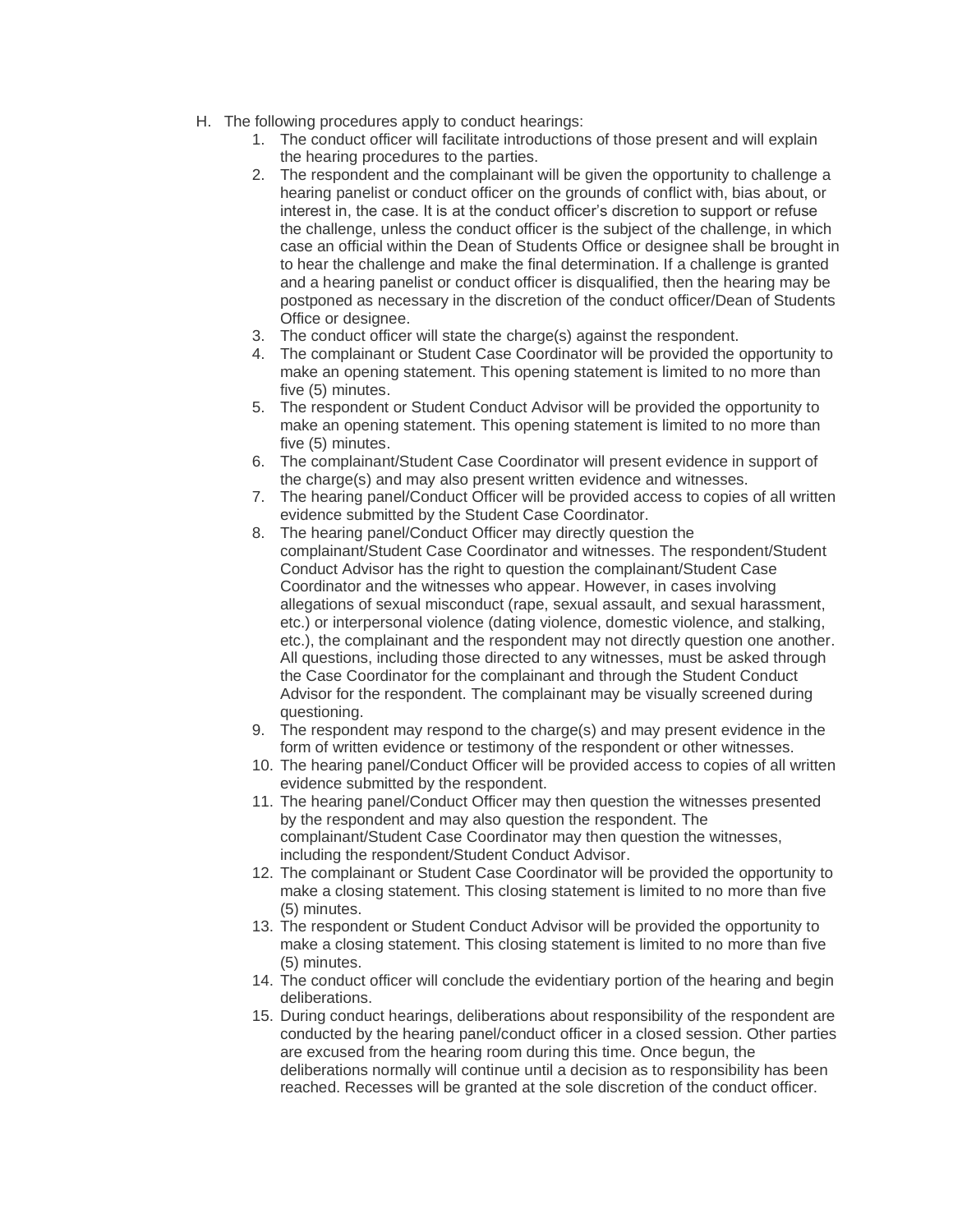- 16. The University will be responsible for preparing a transcript or other verbatim recording of all hearings conducted by hearing panels, but not conduct officers. The transcript or recording shall not include the deliberations of the hearing panel.
- I. All issues before hearing panels/conduct officers must be decided according to the preponderance of evidence standard (whether it is "more likely than not"). In finding responsibility of the respondent under this standard of proof, the hearing panel/conduct officer must be convinced, based solely upon the information presented in the course of the hearing, that the conduct alleged is more likely than not to have occurred.
- J. Except in those cases where the respondent has already plead "Responsible" as charged, hearing panels shall decide whether the respondent is "Responsible" or "Not Responsible" by simple majority vote of the panelists present. In the case of hearings before a conduct officer, the decision of the officer will determine whether the respondent is found "Responsible" or "Not Responsible" for the violation.
- K. The hearing will reconvene, and the parties will be advised of the decision on responsibility.
- L. In the event of a finding of "Responsible", recommendations for sanctions shall then be heard from the Student Case Coordinator, the respondent/Student Conduct Advisor, and up to two (2) character witnesses. The conduct officer may introduce past student conduct records and/or precedent cases. Deliberations about sanctions are then conducted by the hearing panel/conduct officer in a closed session. Other parties are excused from the hearing room during this time.
- M. In assigning appropriate sanctions, the hearing panel/conduct officer may consider relevant precedents and the conduct history of the respondent. Consideration may also be given to aggravating or mitigating circumstances including but not limited to:
	- 1. intent to act in the manner described, regardless of motive;
	- 2. intent to violate the policy or regulation described;
	- 3. prior experience, age, and understanding;
	- 4. prior violations or related behavior;
	- 5. other personal circumstances that might have affected the respondent student at the time of the violation; and
	- 6. how the conduct violation impacted or potentially impacted or still has the potential to impact others.
- N. Repeated violations of the Code may result in the imposition of progressively more severe sanctions, although any sanction may be imposed as appropriate under the circumstances.
- O. If an appeal follows a student conduct review or hearing, all sanctions resulting from the review or hearing may be held in abeyance pending the outcome of the appeal at the sole discretion of the conduct officer.
- P. The hearing will reconvene, and the parties advised of the decision concerning sanctions.

At the conclusion of the conduct process, the conduct officer will provide verbal and written notification of the decision and sanctions to the respondent and, if applicable the complainant in cases involving sexual misconduct or interpersonal violence. The written notification shall include a description of the appeal rights, if any. In all cases, written notification of the decision and sanctions will be sent to the student's UNCG email account.

# **Section 13: Office of Student Rights and Responsibilities-Level Hearings**

- 1. A representative from the Office of Student Rights and Responsibilities designated by the Vice Chancellor for Student Affairs will serve as the conduct officer.
- 2. All cases that may result in expulsion or suspension from the University shall be referred to the Office of Student Rights and Responsibilities.
- 3. In cases referred to hearing panels, the Office of Student Rights and Responsibilities will assemble a hearing panel which will normally consist of six trained persons: three (3) students,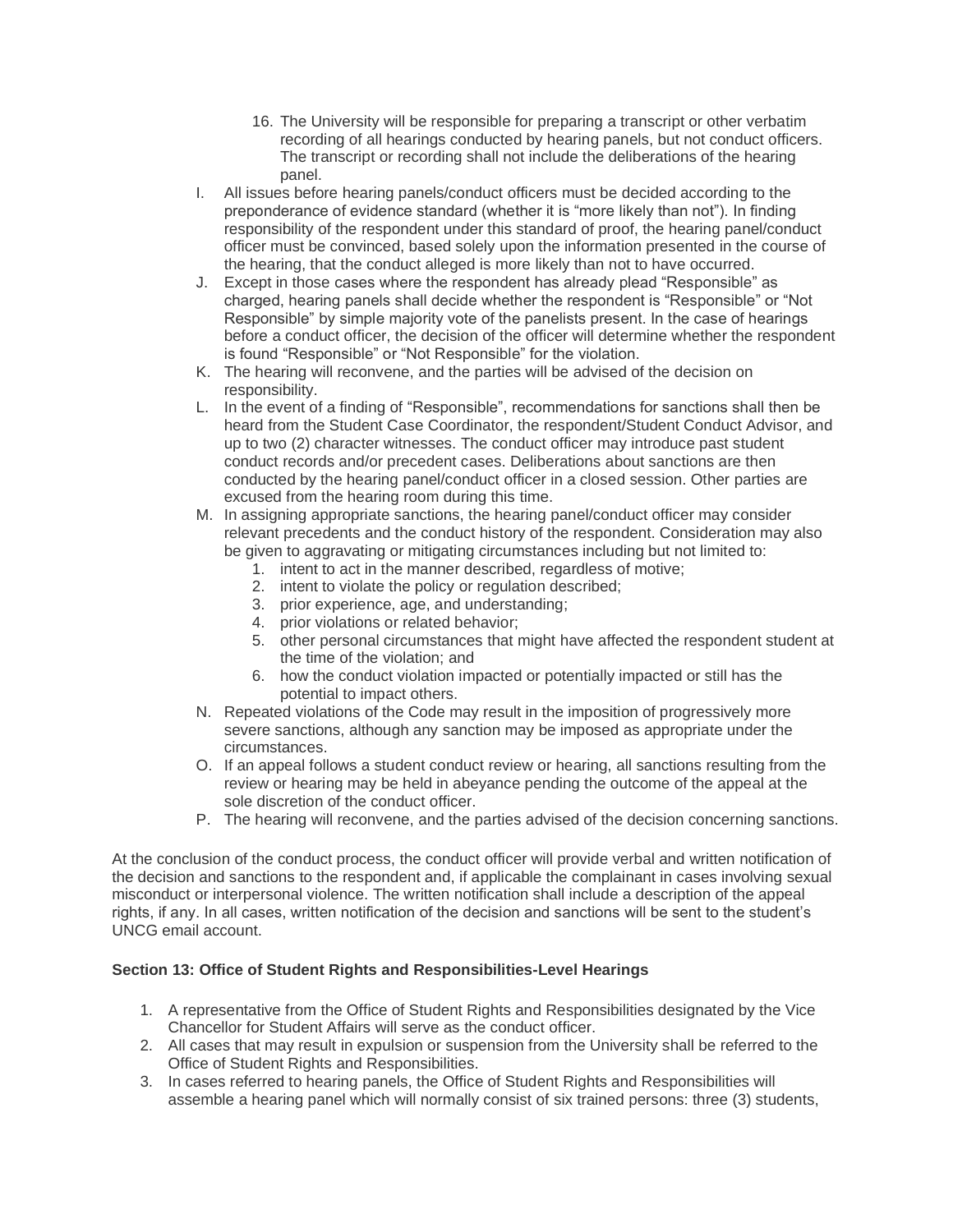and three (3) members of the faculty/staff. Any case consisting of less than four (4) or more than six (6) panelists with students and faculty/staff equally represented must be approved by the Director or designee. Academic Integrity hearings consists of only students and faculty.

- 4. In cases of potential suspension or expulsion where a hearing panel cannot be convened, the hearing will proceed as a conduct officer hearing.
- 5. A panel will consist of ONLY faculty and staff in cases of alleged violations of Non-Title IX Sexual Harassment and the Title IX Policy.

## **Section 14: Adjudication in the Office of Housing and Residence Life and of Student Groups/Organizations**

The Office of Housing and Residence Life has designated conduct officers who may hear cases which will not result in separation or interim suspension from the University. Reviews of allegations in which the respondent pleads Responsible may be conducted in accordance with procedures described in this Code.

- 1. Office of Housing and Residence Life
	- 1. Violations of the student Housing Contract constitute violations of the Code and shall be processed as regular violations under the Code. The Director of Housing and Residence Life shall designate a staff member to serve as the conduct officer in such cases.
	- 2. Other minor offenses of this Code occurring in the residence halls will be subject to reviews by the Office of Housing and Residence Life and be resolved under policies as stated by each residential area.
	- 3. The Office of Housing and Residence Life has discretion to refer adjudication of any alleged violation to the Office of Student Rights and Responsibilities.
- 2. Student Groups/Organizations
	- 1. The Office of Student Rights and Responsibilities adjudicates all cases involving alleged violations by student groups/organizations of departmental and University policies and regulations following the processes as outlined in this Code.

# **Section 15: Sanctions**

The primary purpose of sanctions in the University setting is to provide incentive and opportunity for education and reflection of the student as well as due consideration of the needs of the larger University community. Sanctions define a student or student organization's disciplinary standing with the University following a finding of "Responsible" for a violation.

Compelling factors that affect the severity of the sanction(s) may include, but are not limited to, the present demeanor and past conduct record of the student; the nature of the incident; the severity of any damage, injury, or harm resulting from the incident; and whether the incident was motivated by bias based upon a person's actual or perceived race, color, religion, age, national origin, ethnicity, gender, gender identity or expression, sexual orientation, disability, or veteran status.

Any one of the following sanctions or their combinations, or others, as appropriate, may be imposed at the discretion of the conduct officer/hearing panel:

> 1. **Disciplinary Expulsion**: Permanently separates the student from the University, unless at a later date the Chancellor concludes on the basis of the former student's petition and any supportive documentation that he or she should be approved for reinstatement at UNC Greensboro. In addition, the student may not attend any of the other University of North Carolina institutions. The former student shall be banned from all University premises and University-sponsored activities and is subject to arrest for trespassing if found on any University premises or at a University-sponsored activity. The sanction of expulsion comes to the Vice Chancellor for Student Affairs or designee as a recommendation that is not effective until approved. The student's name will be included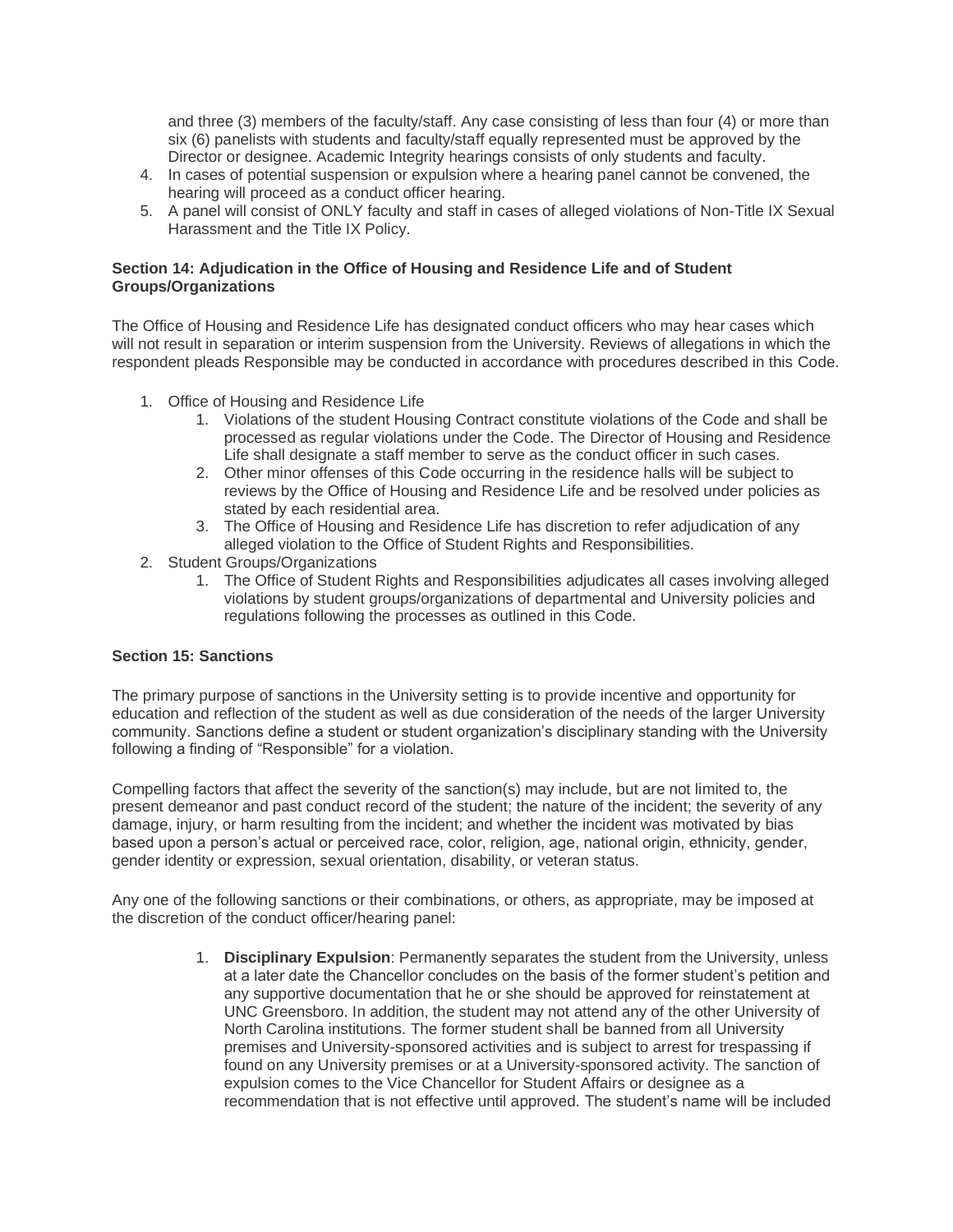in the UNC System database for suspended/expelled students.

- 2. **Permanent Suspension:** Permanently separates the student from the University without an expectation that the student may eventually return. A student permanently suspended from the campus is not barred from seeking admission to another UNC system university, if that university wishes to permit such application following disclosure of the student's disciplinary record at UNC Greensboro. Permanent suspension may only be imposed with the approval of the Vice Chancellor for Student Affairs or designee and will remain in effect until the Vice Chancellor for Student Affairs or designee who imposed or approved the sanction or the Vice Chancellor for Student Affairs or designee's successor concludes on the basis of the former student's petition and any supportive documentation that the individual should be given a new opportunity to pursue higher education at UNC Greensboro.
- 3. **Disciplinary Suspension:** Separates the student from the University for a finite period, the terminal date of which coincides with the official ending of an academic semester or summer session. While suspended, the student shall not participate in any Universitysponsored activity and will be trespassed from University premises, unless the student is granted permission by the Office of Student Rights and Responsibilities. Suspension may carry conditions that must be satisfied prior to future re-admission to the University and/or probationary conditions following re-enrollment. Students should contact the Office of Admissions to determine the re-enrollment process after the suspension period is complete. The student's name will be included in the UNC System database for suspended/expelled students.
- 4. **Deferred Disciplinary Suspension**: Issued either for violations serious enough to warrant suspension, but where the specific circumstances of the case mitigate the offense or for repeated offenses of a less serious nature. A student on deferred disciplinary suspension cannot represent the university as an official delegate or representative, hold an office (elected or appointed) in university groups of any kind, or participate in university-sponsored travel or study abroad programs. Any further proven violations or failure to complete any assigned educational sanctions by the deadline(s) will result in suspension for the defined term of the Deferred Disciplinary Suspension in addition to the education sanctions imposed for the subsequent violation.
- 5. **Disciplinary Probation:** Permits continuation as a student at the University, but the student may be required to satisfy specified conditions or requirements and may be barred from holding any office or participating in any activity in which the student represents the University or University-recognized student organizations either within or outside the University community. The sanction of probation prohibits graduation until the period of probation has ended and the student has complied with all requirements as established by the Office of Student Rights and Responsibilities. Any further proven violations by the student under probation will likely result in the student's suspension or expulsion from the University.
- 6. **Disciplinary Warning:** The warning period provides a time for the student to reflect upon the violation and to consider the responsibilities of a University citizen. A warning gives notice that any subsequent violation of the Code may result in more serious consequences because of the warning.
- 7. **Removal from University Housing:** Loss of the privilege of living in University Housing. Removal may be for a definite period of time not less than the remainder of the semester in which the removal is imposed or for an indefinite period of time. Students subject to housing removal may be trespassed from entering all University housing.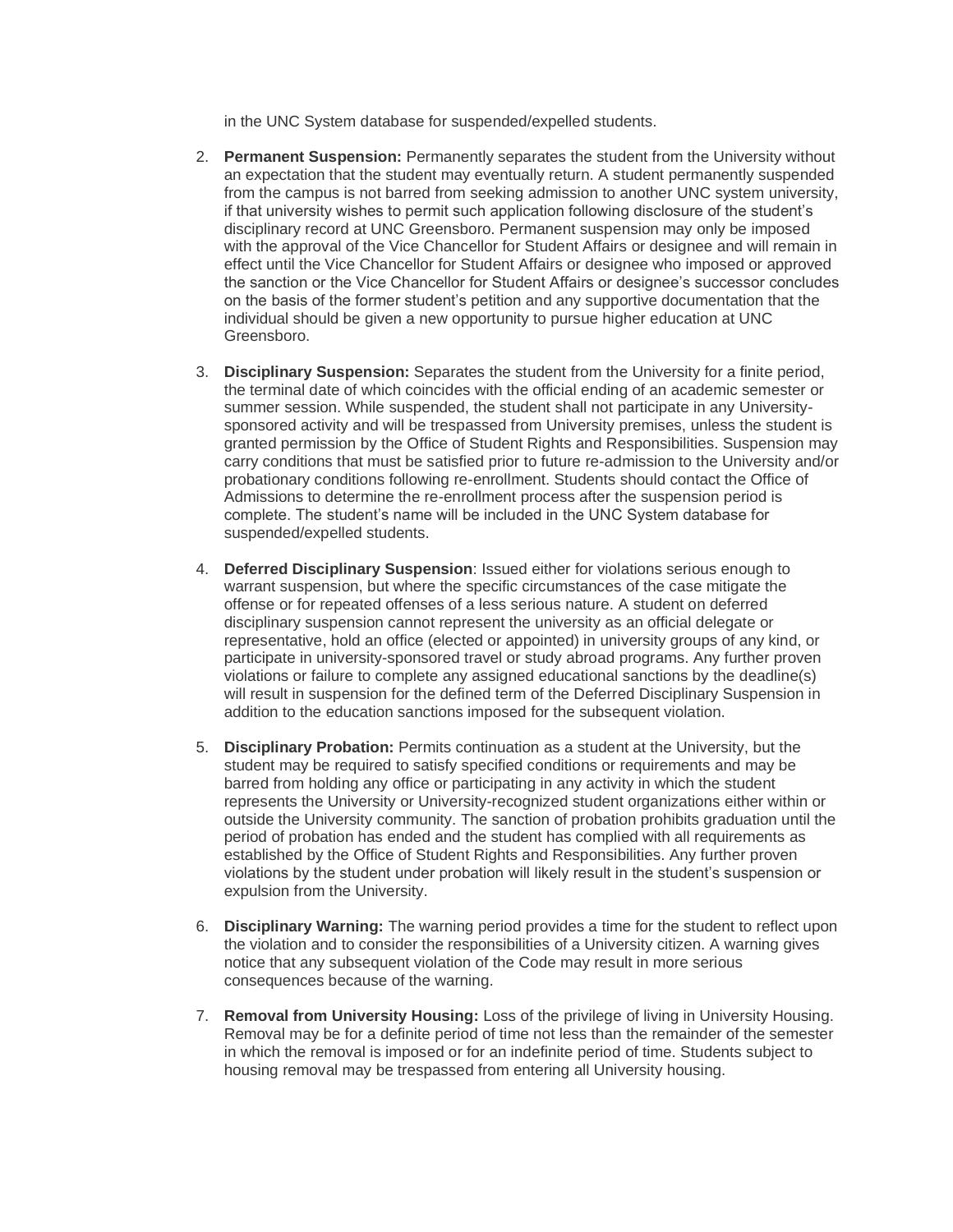- 8. **Administrative Room Change:** A relocation to a different room within University Housing.
- 9. **Restriction of Privileges:** Limiting or removing privileges students receive while attending UNC Greensboro including, but not limited to: attendance at events, use of library, use of computer facilities, use of UNCG bookstore, parking, driving on campus, computer network access, participation in organized student or University groups or activities.
- 10. **Parental Notification:** Consistent with federal law, parents or legal guardians of dependent students under the age of 21 may be advised by the Office of Student Rights and Responsibilities of such misconduct involving alcohol or drugs when it results in a sanction of probation or separation from the University. This notification may occur once the appeal process is complete and the sanctions are final.
- 11. **Additional Sanctions:** The following educational sanctions may be given in addition to those listed above:
	- a) restitution for loss, damage, or actual expenses incurred as a result of the student's behavior;
	- b) community service hours with a non-profit agency;
	- c) reflection opportunities like, papers, research projects, informational interviews;
	- d) drug testing at the student's expense;
	- e) SMART Planning;
	- f) No Contact Orders restricting contact with, or proximity to, other specified members of the University community;
	- g) Trespass Orders for a definite or indefinite period of time prohibiting the student from being in or around specific areas of campus;
	- h) counseling assessment, substance abuse assessment, anger management assessment, behavioral or educational programs or classes;
	- i) cancellation of pre-registration, a Hold being placed on the student's record, and/or preventing the awarding of a degree;
	- j) any other sanction deemed appropriate by a conduct officer or hearing panel.

#### **Sanctions for Student Groups/Organizations**

- 12. **Disciplinary Expulsion:** Separates the student group/organization with the University. Expulsion therefore is reserved for the most severe violations where the group/organization's conduct has shown them to be unfit to continue or ever return as a member of the University Community and/or where their presence likelier than not constitutes a continuing danger to the physical safety or well-being of members of the University Community and/or property, which danger cannot be adequately mitigated through lesser sanctions such as suspension. The sanction of expulsion comes to the Associate Vice Chancellor for Student Affairs as a recommendation that is not effective until approved.
- 13. **Disciplinary Suspension:** Separates the student group/organization with the University for a finite period, the terminal date of which coincides with the official ending of an academic semester or summer session. Suspension is imposed when other sanctions are deemed ineffective to deal with the severity of the conduct committed and/or in cases of aggravated or repeated violations of the Code. Suspension is appropriate where the group/organization's conduct has shown them to be unfit to continue as a member of the University Community for a set period of time and/or where it is believed that the group/organization will be fit to return if certain conditions are satisfied. Student groups/organizations should contact the Office of Campus Activities and Programs to determine the re-affiliation process after the suspension period is complete. Suspension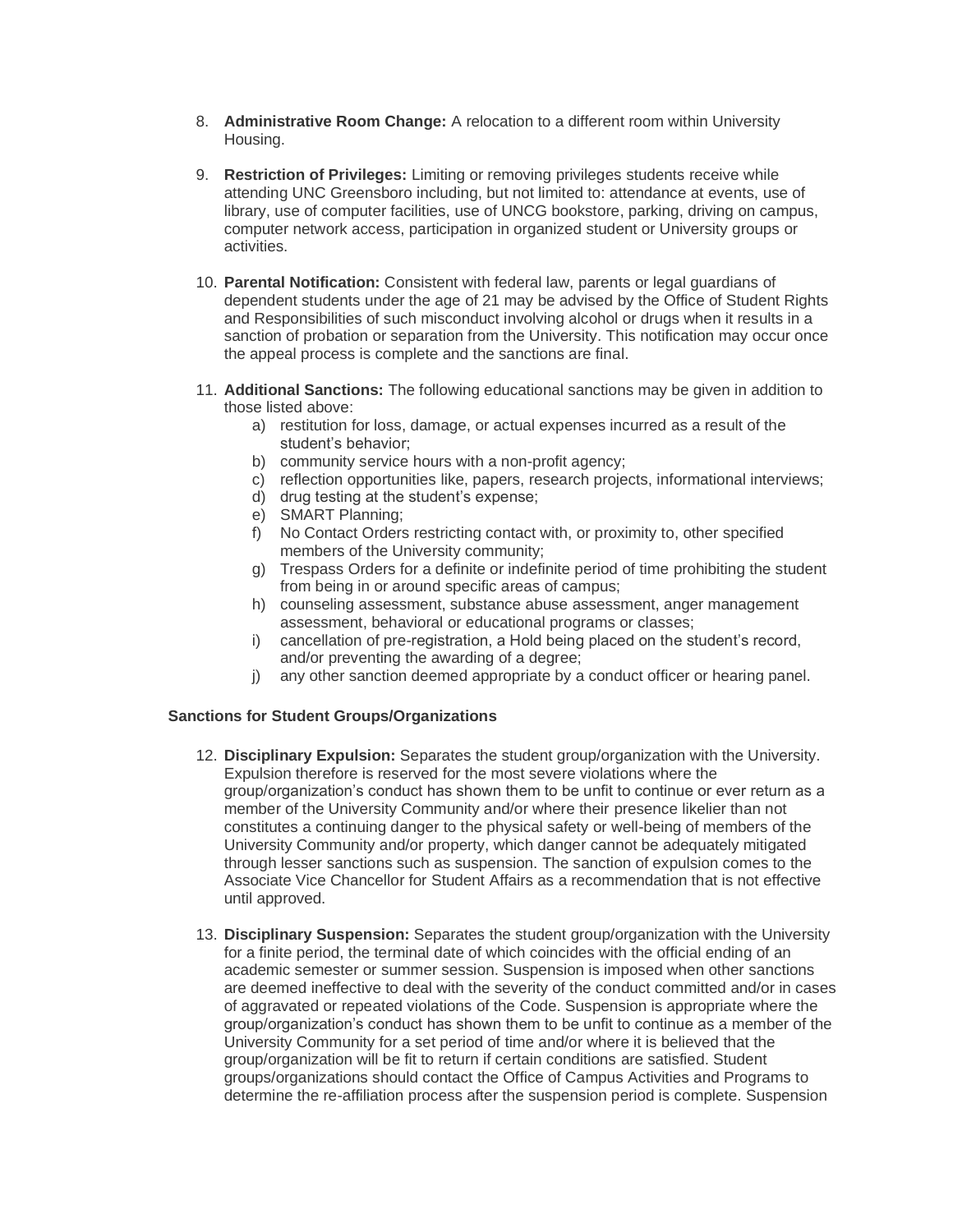for groups/organizations carries the immediate revocation or restriction of University Affiliation. In cases involving student groups/organizations that have been suspended, the group/organization will be placed on social probation for a minimum of one (1) year following the end of the suspension period.

- 14. **University Affiliation Revocation:** The removal of University affiliation until such time, if ever, that the group/organization is able, in the discretion of the University, to meet stated conditions for reconsideration of affiliation. Affiliation revocation may be imposed upon any group, club, society, or organization. It is appropriate where the group/organization's conduct has shown it to be unfit to continue as a member of the University Community for a set period of time and/or where it is believed that the group/organization will be fit to return if certain conditions are satisfied. This action carries a recommendation to any National/International Headquarters for charter revocation.
- 15. **Restriction of University Affiliation**: The temporary restriction of University Affiliation. Typically, the minimum time period for restrictions will be no less than one (1) full academic semester. While under restriction the group may continue, but it may not seek or add members, it may not hold or sponsor events in the University community, and it may not enjoy any of the privileges removed as a result of the Social Probation described below.
- 16. **Social Probation:** Imposed for a specific period of time but for not less than four (4) weeks of a regular academic semester. This action prohibits the group/organization from sponsoring or participating in any organized social activity, party, or function, including philanthropy events.
- 17. **Social Warning**: An official reprimand. Any subsequent violation of the same nature by the group/organization within a period of two (2) years may result in suspension as a minimum penalty.
- 18. **Other:** In addition to the above, any one or combination of the following may be concurrently imposed by a conduct officer or hearing panel provided the time period not exceed the term of the major sanction:
	- a) Exclusion from intramural competition
	- b) Restitution
	- c) Denial of use of University facilities for meetings, etc.
	- d) Recruitment Probation
	- e) Task Assignment/Community Service

## **Section 16: Assessment or Evaluation Referrals**

In cases where a hearing panel or conduct officer believes additional information is needed prior to decision or sanction, the respondent may be referred for assessment or evaluation by internal or external agencies for psychological or substance abuse concerns. In such cases, the hearing shall be deferred until such time as the requested assessment, evaluation and/or treatment is completed.

#### 1. **Psychological Evaluation/Counseling**

Requests for psychological evaluation may be made by a conduct officer or hearing panel through the conduct officer if, in their judgment, the behavior of the respondent, as shown by a preponderance of the evidence, is unexplained or appears beyond the actions of a reasonable person informed of policies of the University, or if the behavior of the respondent suggests a threat to the University community. Such consultation or evaluation is undertaken with the following conditions:

1. Conduct action may involve prior consultation between the staff of the Counseling Center and the conduct officer concerning questions related to student conduct so long as such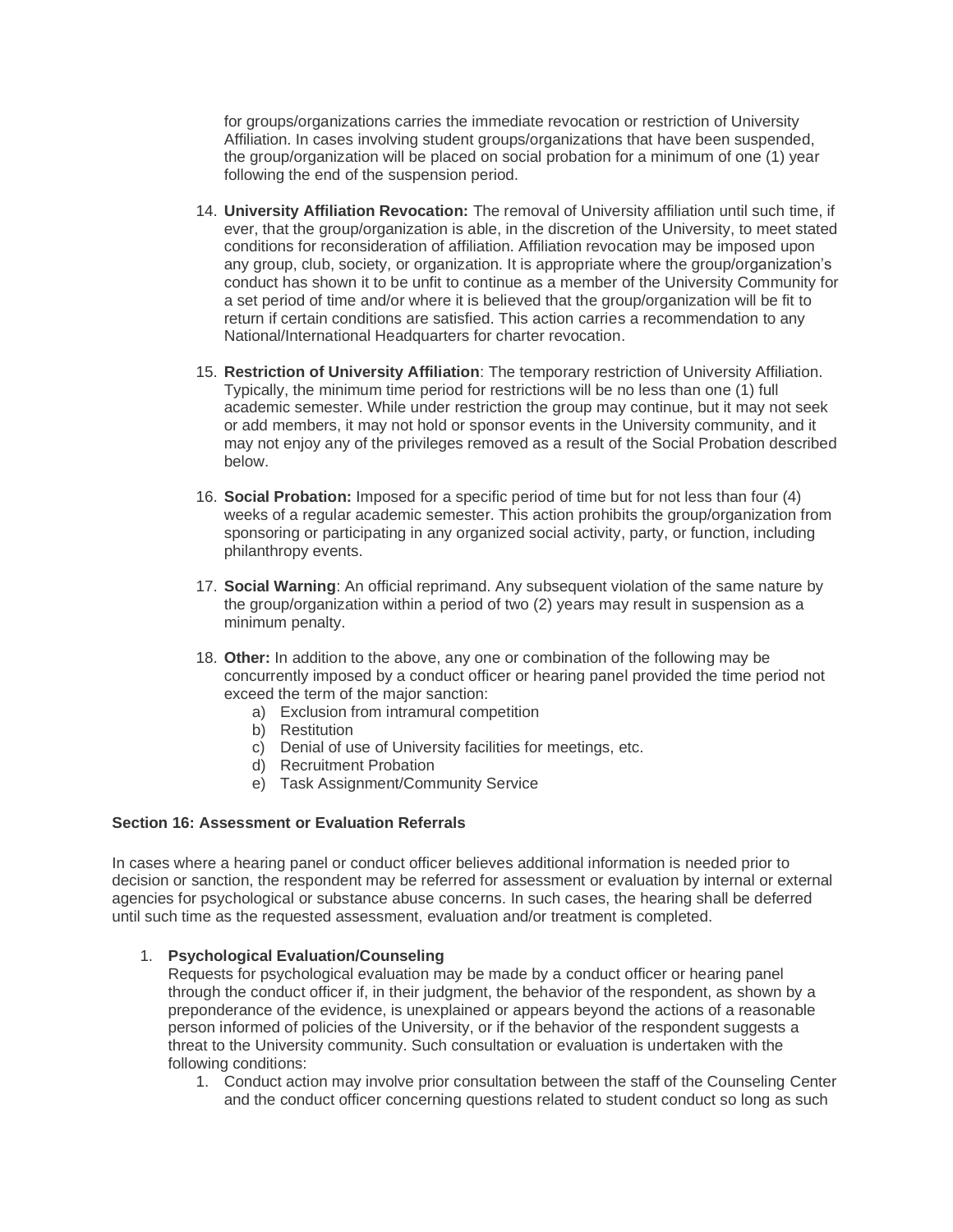consultations are held in keeping with confidentiality protections of the student if the student is a client of the Counseling Center.

- 2. Students presenting such behavior may be referred for assessment or other intervention in consultation with the Director or designee of the Counseling Center.
- 3. Following adjudication and the imposition of sanctions, students suspended from the University as a result of such sanctions may be required by the conduct officer to submit evidence of psychological evaluation and recommendation as to their readiness to reenroll at the University under existing conduct and academic conditions. Such evaluation shall be at the expense of the student and through agencies external to the University, subject to the approval of the conduct officer. The University retains the right to have a separate evaluation conducted at the University's expense if the University desires a second opinion or has any concern about the documentation provided by an external entity.
- 4. All primary documents related to psychological evaluation will be retained by the evaluative agency and, as such, do not become part of the student's educational record under FERPA.
- 5. Responsibility for violations of the Code is based on inappropriate behavior and will not be excused based upon any potential cause of such behavior including, but not limited to, the diagnosis of behavioral or psychological disabilities. However, such a diagnosis may be considered as a mitigating factor for purposes of the imposition of sanctions.
- 6. A student suffering from a mental disorder who is the respondent of a Code violation may or may not be diverted from the disciplinary process unless, as a result of the mental disorder, the student lacks the capacity to respond to the charges. In such case, the student will be subject to the Student Involuntary Medical Withdrawal Policy. [\(http://sa.uncg.edu/handbook/policies/\)](http://sa.uncg.edu/handbook/policies/)

# 2. **Substance Abuse Assessment/Treatment**

Students found "Responsible" for any first or subsequent alcohol or other substance related violation which suggests a history of substance abuse or related behavioral problems with potential harm to others may, at the discretion of the hearing panel/conduct officer, be placed, at minimum, on disciplinary warning and be referred to an appropriate agency for an alcohol or other substance abuse screening, at the expense of the student, as follows:

- 1. A student appearing before either a conduct officer or hearing panel who exhibits a possibility or history of substance abuse or behavioral problems may be referred to the Nicholas A. Vacc Counseling and Consulting Clinic or a licensed agency or therapist that is acceptable to the University for an assessment. The student shall be required to:
	- 1. complete a consent to share information from the office of the appropriate conduct officer;
	- 2. contact the Nicholas A. Vacc Counseling and Consulting Clinic to schedule an appointment;
	- 3. provide a written consent to the Nicholas A. Vacc Counseling and Consulting Clinic for the purpose of providing information concerning this screening to the conduct officer, and;
	- 4. complete the screening process with the Nicholas A. Vacc Counseling and Consulting Clinic in a timely manner as directed.
- 2. A summary of treatment recommendations, based upon this evaluation, will be provided by the Nicholas A. Vacc Counseling and Consulting Clinic to the appropriate conduct officer, noting any recommendation for further evaluation or treatment.
- 3. The hearing panel/conduct officer shall consider the findings of the hearing, past conduct record, and recommendation of the Nicholas A. Vacc Counseling and Consulting Clinic in deciding on sanctions appropriate to the behavior.
- 4. Treatment of a diagnosed substance problem may constitute grounds for deferral of some conduct sanctions, pending successful resolution of the problem. Where further alcohol or other substance related assessment or treatment is indicated, the first referral shall be identified in consultation with the Nicholas A. Vacc Counseling and Consulting Clinic, a professional in the Counseling Center, or a physician in the Student Health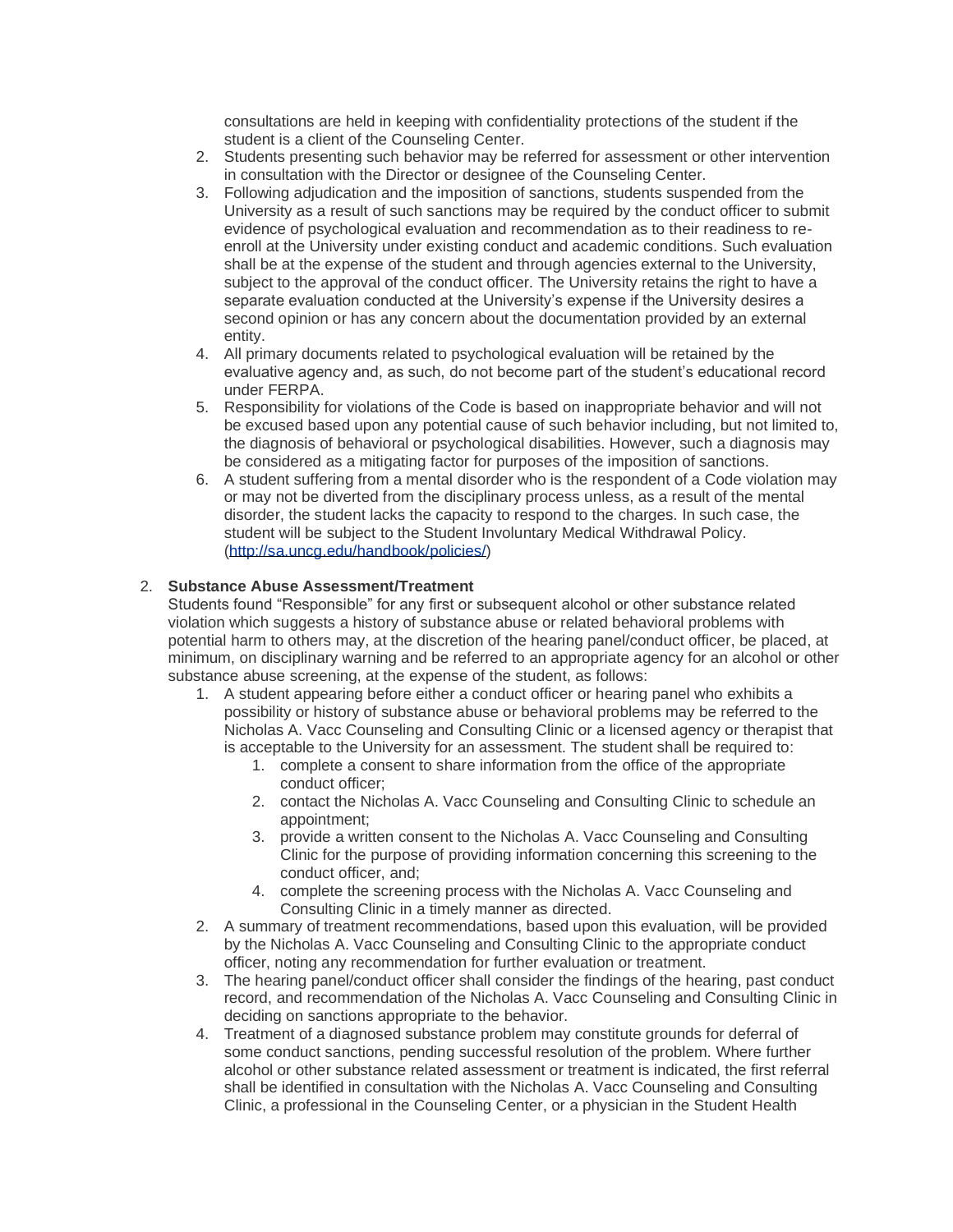Services for further assessment or long-term intervention. Other professional resources may be utilized at the discretion of the hearing panel/conduct officer and with appropriate information and consultation with other members of the University community. Costs of treatment programs are the responsibility of the student.

5. All records concerning conduct actions under this procedure shall be maintained in the Dean of Students Office and the Office of Student Rights and Responsibilities. All student records shall be protected in accordance with the University's FERPA Policy located at [http://www.uncg.edu/reg/Policy/Ferpa/.](http://www.uncg.edu/reg/Policy/Ferpa/)

## **Section 17: Appeals**

- 1. Each student who has received a disciplinary sanction shall be notified in writing of their appeal rights. This notice must be given no later than the date the written decision is delivered, whether emailed or by hand. Only the student who has been found responsible for a violation under the Code may appeal, except as allowed in cases involving the adjudication of the Title IX Policy or Non-Title IX Sexual or Gender-Based Harassment, where the complainant also has the right to file an appeal.
- 2. Any disciplinary decision resulting in sanctions less than suspension, except where the respondent has waived their right to appeal, may be appealed to the Associate Vice Chancellor for Student Affairs/Dean of Students or designee whose decision is final, and no further appeal of the decision is permitted.
- 3. Any disciplinary decision resulting in suspension, except where the respondent has waived his or her right to appeal, may be appealed to the Associate Vice Chancellor for Student Affairs/Dean of Students or designee, whose decision is final, and no further appeal of the decision is permitted.
- 4. Expulsion decisions may be appealed to the Chancellor or designee, whose decision is final, and no further appeal of the decision is permitted.
- 5. Under the appeal rights set by the UNC Policy Manual and applicable at the University of North Carolina at Greensboro, an appeal of a disciplinary decision, with the exception of the adjudication of the Title IX Policy, is limited to allegations that the decision violates due process rights or there has been a material deviation from the Minimum Substantive and Procedural Standards for Student Disciplinary Procedures, Section 700.4.1. of the UNC Policy Manual. Therefore, the appeal must allege a violation of
	- 1. Procedural Standards; and/or
	- 2. Substantive Standards.
- 6. On appeal, a respondent has the burden of showing that the disciplinary decision violates Procedural and/or Substantive Standards.
	- 1. Violation of Procedural Standards means that the respondent was not provided the required notice or an opportunity for a fair hearing due to specified procedural errors, or errors in interpretation of University policies or regulations, that were so substantial as to effectively deny the respondent a fair hearing. Reasonable deviations from the procedures set out in this regulation will not invalidate a decision or proceeding unless the respondent can show that, but for the deviation or error, there likely would have been a different outcome in the case.
	- 2. Violation of Substantive Standards means there is a lack of information in the record that could support the decision or sanction(s). This last ground for appeal does not mean the information presented at the hearing can be re-argued on appeal; rather, it requires a showing that no reasonable person could have determined the respondent was responsible or could have imposed the sanction that was issued.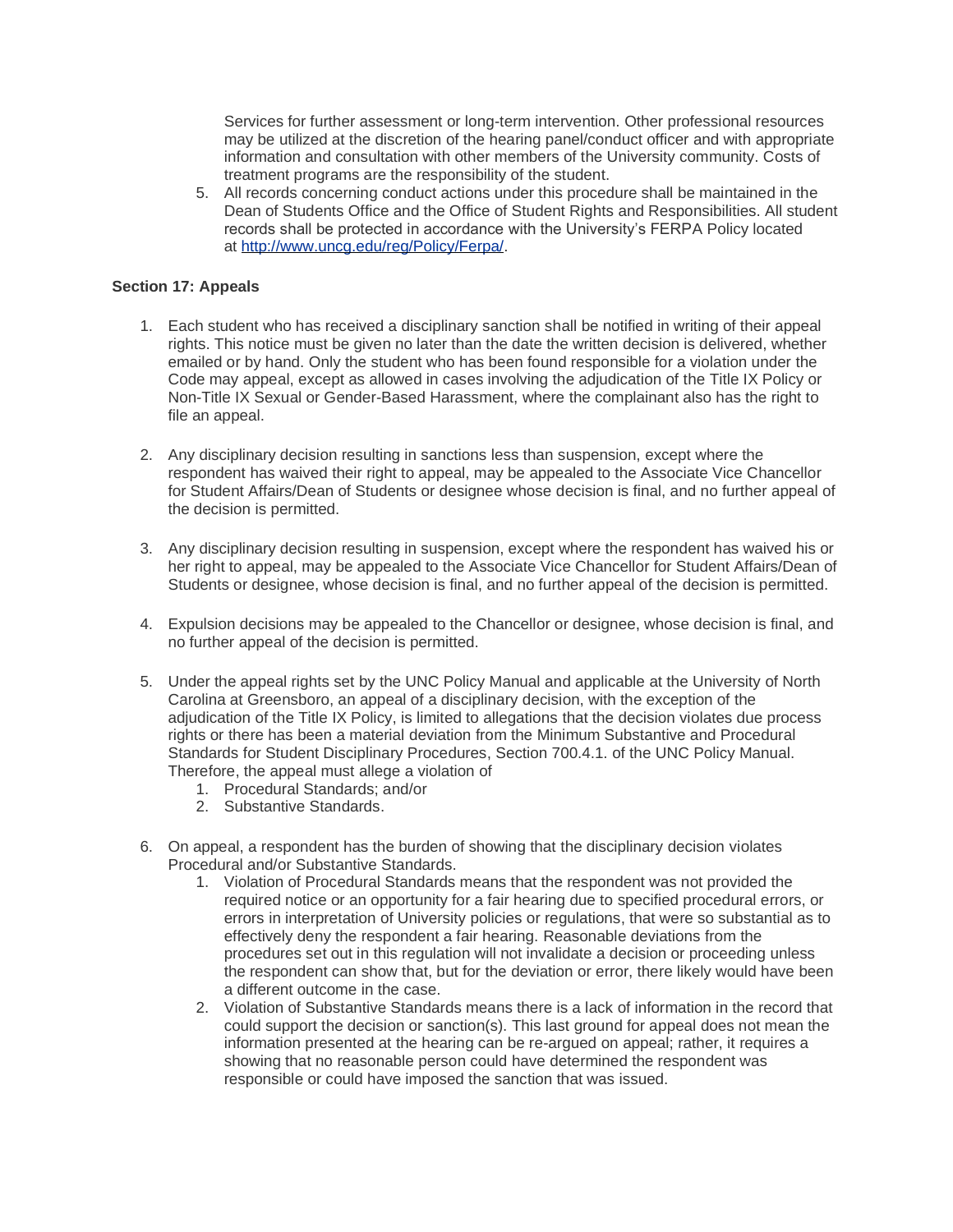- 7. Appeals may only be made on the following bases for the adjudication of the Title IX Policy. Appeal grounds previously mentioned in this section or Code **DO NOT** apply.
	- 1. Procedural irregularity that affected the outcome of the matter;
	- 2. New evidence that was not reasonably available at the time of the determination that could affect the outcome of the matter;
	- 3. The decision makers, Investigator or Title IX Coordinator had a conflict of interest or bias either generally for complainants or respondents, or specifically for a particular individual, such that it affected the outcome of the matter.
- 8. In all cases resulting in an appeal, the decision, the complete record of the proceeding (including documentary evidence and any recording or transcript of testimony), the appeal materials filed by the student, and any other relevant information, will be compiled by the Office of Student Rights and Responsibilities and delivered to the person designated to review the appeal.
- 9. Written notice of appeal must be submitted by the respondent or the complainant (when applicable) to the Office of Student Rights and Responsibilities within three (3) business days of the date of written notification of the decision of the hearing panel or the conduct officer provided at the time of the decision. Failure to submit the appeal within this time limit will render the original decision final and conclusive. Appeals that fail to cite one or more criteria as listed in Section 18.5., or to allege facts supporting at least one of the above criteria, shall be dismissed without further action. When a student group/organization makes an appeal, that group's/organization's president or chief officer will be required to submit the notice of appeal.
- 10. The appeal must submitted via the **online Notice of Appeal Form** available from the Office of Student Rights and Responsibilities. Appeals for the adjudication of the Title IX Policy must be submitted via the online [Title IX Policy Notice of Appeal Form](https://cm.maxient.com/reportingform.php?UNCGreensboro&layout_id=22) available from the Office of Student Rights and Responsibilities.
- 11. The Office of Student Rights and Responsibilities or designee will produce a written response to the student's or organization's appeal no less than five (5) business days after receipt of the appeal. The appeal response will be submitted to the official reviewing the appeal and made available for the student or organization to review upon request.
- 12. The imposition of sanctions will be deferred during the pendency of appellate proceedings. Where sanctions are deferred during the pendency of the appellate proceedings and the student's appeal is ultimately unsuccessful, students may fail to receive grades or credit for courses or assignments already completed while awaiting a decision, or, in cases resulting in the sanction of suspension or expulsion, cause a student to pay back previously received financial aid for the semester completed.
- 13. Appeals will be decided on the record of the original proceedings. New hearings will not be conducted on appeal.
- 14. Following their review, the official reviewing the appeal may:
	- 1. Uphold the original decision;
	- 2. Overturn the original decision;
	- 3. Modify the sanction (s); or
	- 4. Remand for a new hearing. (In all remanded cases, the conduct officer may elect to dismiss the case rather than re-hear it).
- 15. A student group/organization aggrieved by a decision covered by this section of the Code may appeal to the Vice Chancellor for Student Affairs or designee by giving written notice within three (3) business days after the decision of the hearing panel/conduct officer is announced. The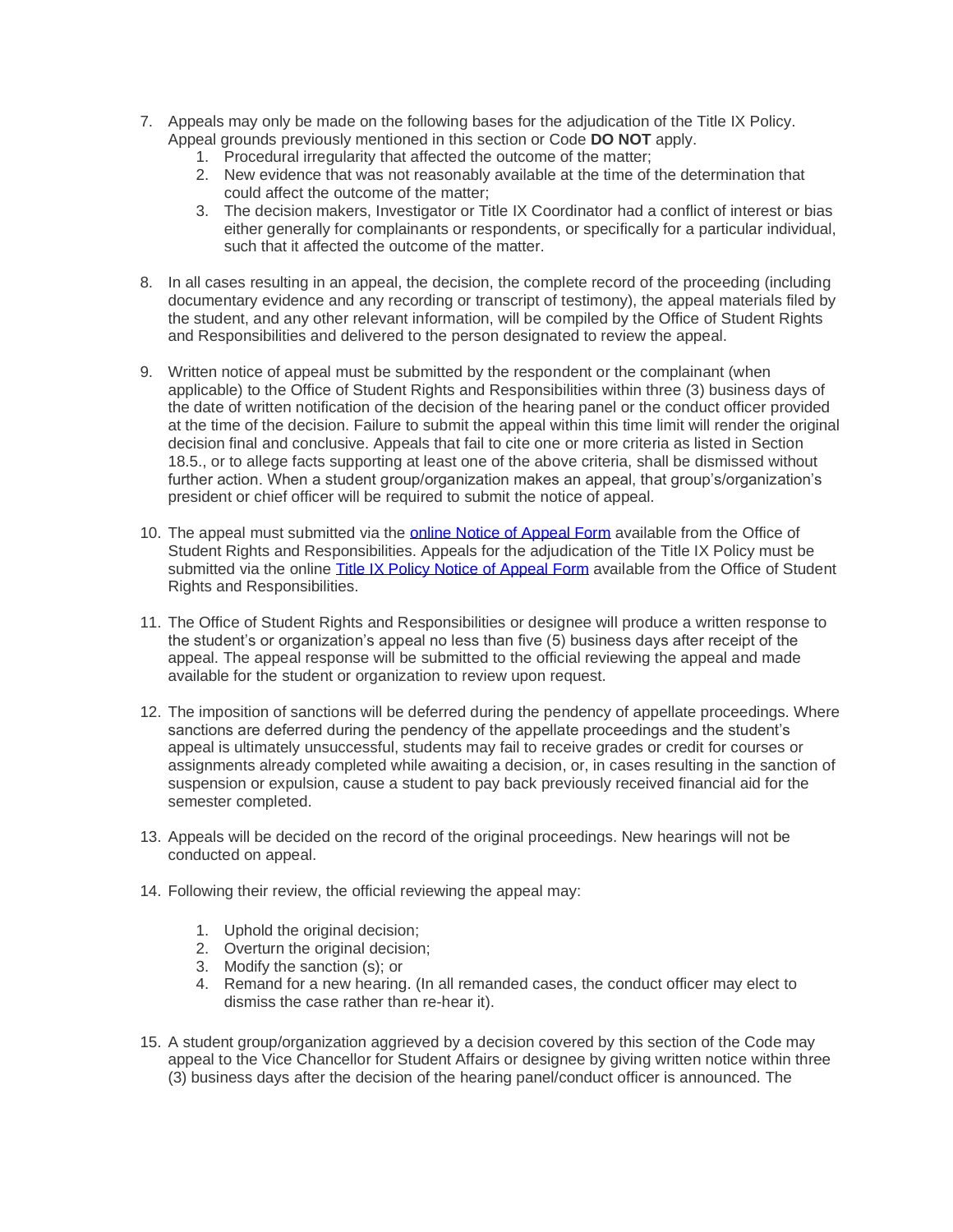decision of the Vice Chancellor for Student Affairs or designee shall be final, and conclusive, and the sanction(s) will be imposed as directed.

## **Section 18: Interim Measures**

#### 1. **Interim Suspensions**

If a student's or organization's actions/behavior pose a substantial and immediate threat of harm to the safety or well-being of an individual, members of the campus community, or the performance of normal UNCG functions, a student or student organization may be placed on interim suspension. Pending resolution of the incident, the student or organization may be denied access to the UNCG campus, UNCG campus facilities and/or all other UNCG activities or privileges for which the student or organization might otherwise be eligible, as UNCG determines appropriate. When interim suspension is imposed, UNCG will make reasonable efforts to complete the investigation and resolution within an expedited time frame. A student or organization placed on Interim Suspension who wishes to return to the UNCG campus may appeal the Interim Suspension by contacting the Vice Chancellor for Student Affairs or designee in writing within two (2) business days, detailing the basis for the appeal. Unless under unusual circumstances, the decision from the Vice Chancellor or designee will be communicated to the student or organization within three (3) business days from receipt of the written appeal. The purpose of reviewing the written appeal is to determine the following:

- 1. The reliability of the information concerning the student's or organization's conduct, including the matter of the student's or organization's identity.
- 2. Whether or not the student's or organization's conduct and surrounding circumstances reasonably indicate any or all of the following:
	- 1. engages, or threatens to engage, in behavior(s) which poses a danger of causing harm to others;
	- 2. exhibits behavior(s) that renders the student or organization unable to effectively function in residence areas and/or the University;
	- 3. exhibits disruptive behavior(s) that significantly interferes with the educational pursuits and/or living environment of others.

Following the review of the Interim Suspension appeal, the Office of Student Rights and Responsibilities or designee shall notify the student or organization, within three (3) business days, whether the Interim Suspension has been lifted, or will continue pending the outcome of a disciplinary proceeding. If it is alleged that a Student Code of Conduct violation has occurred, the student or organization will receive a written notice of the charge(s) from the Office of Student Rights and Responsibilities outlining the allegations and noting the date and time of the scheduled disciplinary proceeding. The disciplinary proceeding will comply with the procedures outlined in this Student Code of Conduct.

An Interim Suspension, in and of itself, does not become part of a student's or organization's permanent disciplinary record.

Depending on the circumstances, an Interim Suspension may lead to the issuance of an Involuntary Medical Withdrawal for those students who are determined by the Vice Chancellor for Student Affairs or designee, in consultation with the Counseling Center staff and/or the Behavioral Assessment Team, to require medical or psychological evaluation or intervention prior to returning to the University (see [Involuntary Medical Withdrawal Policy\)](http://sa.uncg.edu/handbook/wp-content/uploads/medical.pdf).

#### 2. **Student Groups/Organizations**

Interim suspension mandates the immediate cessation of all organization activity including recruitment, meetings, social gatherings, programs, etc. This decision will be communicated to the President of the organization by the Office of Student Rights and Responsibilities. The President of the organization may appeal the interim suspension by following the procedures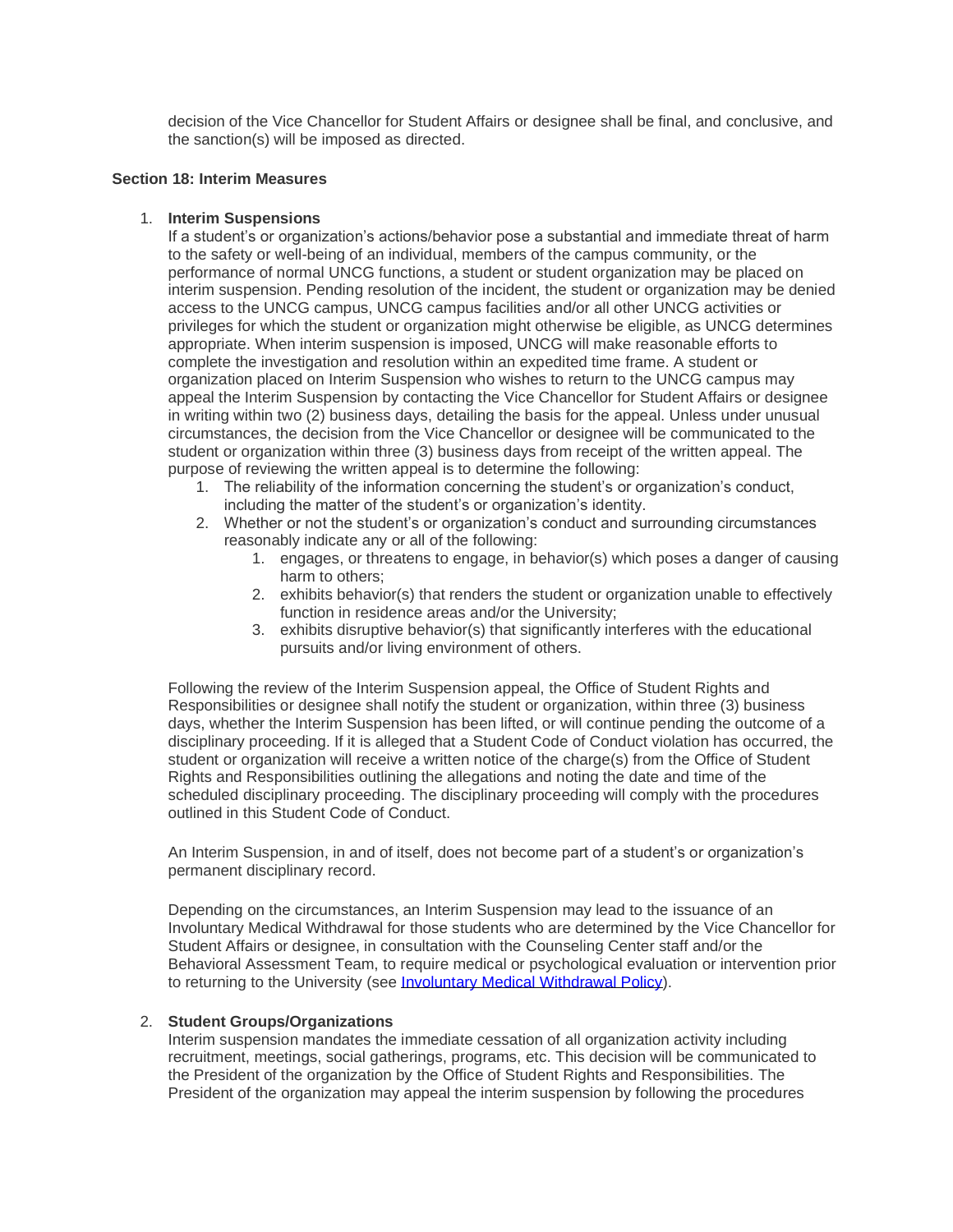outlined above.

## 3. **Interim Removal from University Residence Halls**

In the event of serious allegations, a student may be removed from University Housing immediately, pending the outcome of the conduct process. Such removal will be imposed when, in the opinion of the Director of Housing and Residence Life or designee, the allegations against the student constitute such serious violations of the Code as to create a danger to the larger residential community. The conduct process will follow this interim removal as soon as practical. The student will be notified in writing by the Director of Housing and Residence Life or designated University Official of the interim removal from housing and the opportunity to appeal within a specified time period. The time period for such appeal will be no more than twenty-four (24) hours. A student wishing to oppose such removal will provide a written response or request a personal interview within the specified time to the Director of Housing and Residence Life. If the Director upholds the interim removal, the student may appeal the decision to the Vice Chancellor for Student Affairs or designee by following the procedures outlined above.

## **Section 19: Confidentiality and Records**

- 1. Pursuant to the Family Educational Rights and Privacy Act (FERPA), conduct proceedings will be closed in order to protect education records and information from such records. Conduct proceedings are considered to be confidential and, therefore, are not to be divulged outside the hearing, subject to applicable policy and law. Violation of the confidentiality of a hearing is a violation of this Code.
- 2. Records generated by the hearing procedure are maintained in the Dean of Students Office and the Office of Student Rights and Responsibilities. These are considered part of the student's educational record under FERPA. These records are accessible only to the student and others as provided by that Act and University policy. These records are also used to follow progress of students under assigned sanctions, including warning, probation, or for assessment/evaluation requirements. Such records are created and purged according to the Student Records Policy (FERPA at [http://sa.uncg.edu/handbook/policies/\)](http://sa.uncg.edu/handbook/policies/). Information about expulsion and Academic Integrity violations designated as permanent record are maintained permanently in the student's conduct record.
- 3. Students who wish to contest information contained in the record, including a request for removal of information from the record, must address such requests in writing to the Vice Chancellor for Student Affairs or designee, who shall review the request and notify the student of any actions related to the contention or request pursuant to FERPA and University policy.
- 4. All transcripts or recordings of each panel hearings shall be preserved in accordance with the University's Record Retention Policy [\(http://policy.uncg.edu/electronic\\_records/\)](http://policy.uncg.edu/electronic_records/). Following this period, the transcript or recording shall be destroyed. The transcript or electronic recording and any written record pertaining to the hearing process shall remain the property of the University and may be reviewed by the parties, by appointment. Reasonable conditions for this review will be established by the Office of Student Rights and Responsibilities or designee.

# **Section 20: Definitions**

- **1. Affirm** means to approve and uphold the determination or recommendation of a lower level decision-maker.
- **2. Affirmative Consent** is informed (knowing), voluntary (freely given), active (not passive), meaning that, through the demonstration of clear words or actions, a person has indicated permission to engage in mutually agreed-upon sexual activity.

Affirmative Consent cannot be gained by taking advantage of the incapacitation of another, where the person initiating sexual activity knew or reasonably should have known that the other was incapacitated.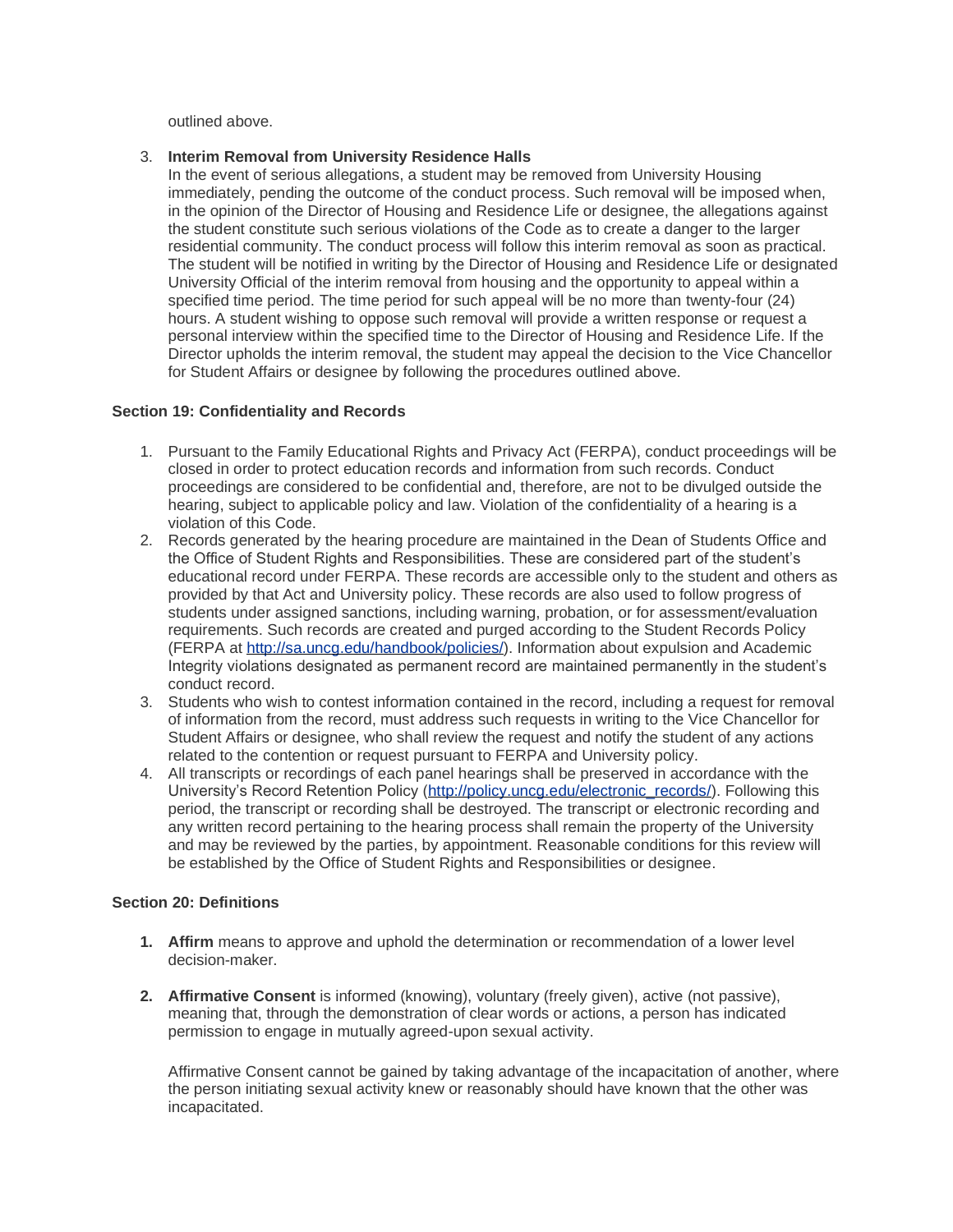Incapacitation means that a person lacks the ability to make informed, rational judgments about whether or not to engage in sexual activity. A person who is incapacitated is:

- unable, temporarily or permanently, to give Affirmative Consent because of mental or physical helplessness, sleep, unconsciousness, or lack of awareness that sexual activity is taking place
- a person may be incapacitated as a result of the consumption of alcohol or other drugs, or due to a temporary or permanent physical or mental health condition.

Affirmative Consent cannot be obtained by Force. Force includes, but is not limited to: (i) the use of physical violence, (ii) threats, (iii) intimidation, and/or (iv) coercion.

- (i) Physical violence means that a person is exerting control over another person through the use of physical force. Examples of physical violence include, but is not limited to, hitting, punching, slapping, kicking, restraining, choking, and brandishing or using any weapon.
- (ii) Threats are words or actions that would compel a reasonable person to engage in unwanted sexual activity. Examples include threats to harm a person physically, to reveal private information to harm a person's reputation, or to cause a person academic or economic harm.
- (iii) Intimidation is an implied threat that menaces or causes reasonable fear in another person. A person's size, alone, does not constitute intimidation; however, a person's size may be used in a way that constitutes intimidation (e.g., blocking access to an exit).
- (iv) Coercion is the use of an unreasonable amount of pressure to gain sexual access. Coercion is more than an effort to persuade, entice, or attract another person to have sex. When a person makes clear a decision not to participate in a particular form of Prohibited Conduct, a decision to stop, or a decision not to go beyond a certain sexual interaction, continued pressure can be coercive. In evaluating whether coercion was used, the University may consider:
	- a. the frequency of the application of the pressure;
	- b. the intensity of the pressure;
	- c. the degree of isolation of the person being pressured;
	- d. the duration of the pressure;
	- e. MENTAL/ EMOTIONAL state of the person being pressured;
	- f. POWER/ OPPRESSION dynamic between two parties;

The University offers the following guidance on Affirmative Consent and assessing incapacitation:

A person who wants to engage in a specific sexual activity is responsible for obtaining Affirmative Consent for that activity. Lack of protest does not constitute Affirmative Consent. Lack of resistance does not constitute Affirmative Consent. Silence and/or passivity also do not constitute Affirmative Consent. Relying solely on non-verbal communication before or during sexual activity can lead to misunderstanding and may result in a violation of this Policy. It is important not to make assumptions about whether a potential partner is consenting. In order to avoid confusion or ambiguity, participants must talk with one another before engaging in and during sexual activity. If confusion or ambiguity arises during sexual activity, participants must stop and clarify a mutual willingness to continue that activity.

Affirmative Consent to one form of sexual activity does not, by itself, constitute Affirmative Consent to any other form of sexual activity. For example, Affirmative Consent to oral-genital contact does not provide Affirmative Consent to vaginal or anal penetration. Affirmative Consent to sexual activity on a prior occasion does not constitute Affirmative Consent to future sexual activity. In cases of prior relationships, the manner and nature of prior communications between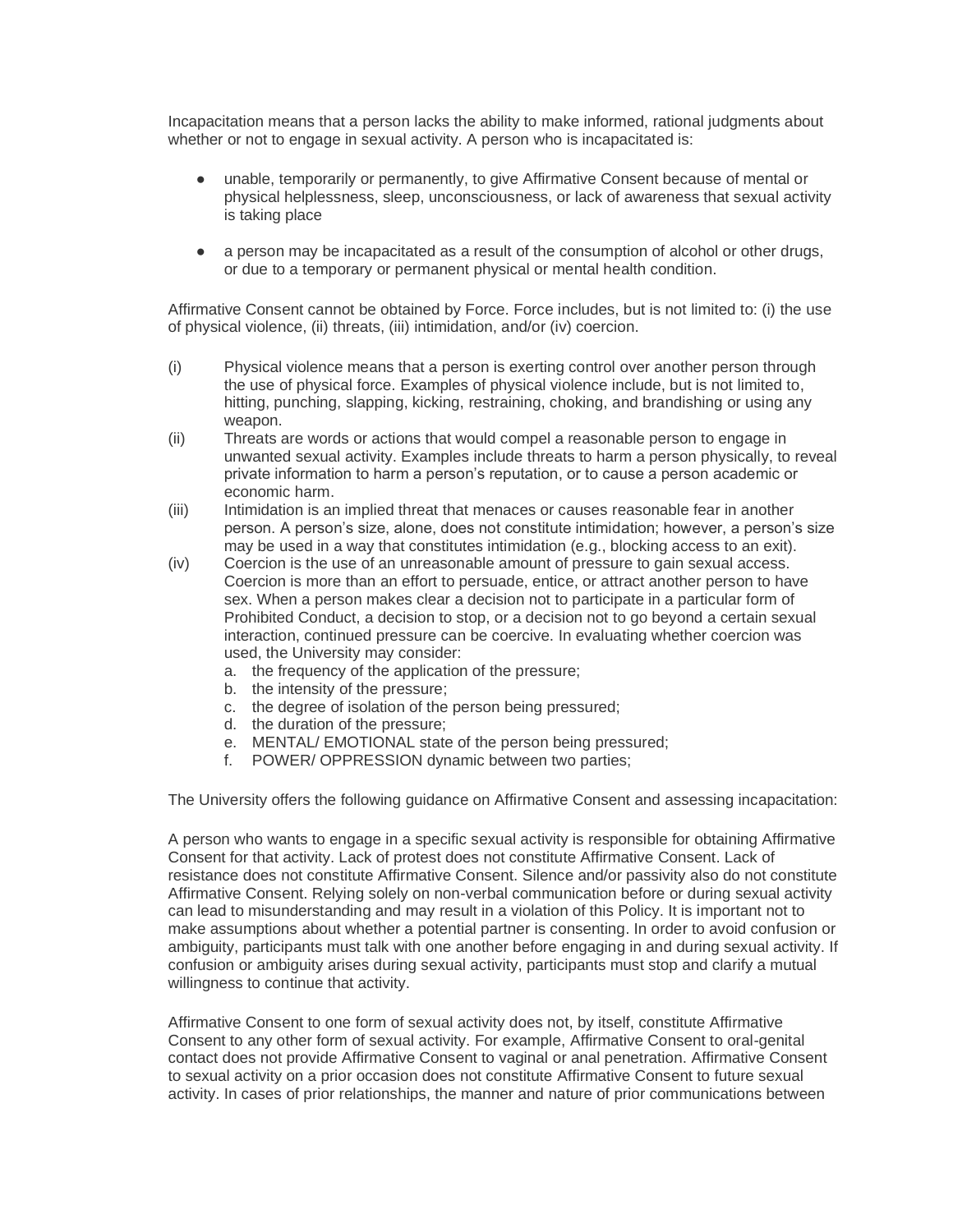the parties and the context of the relationship may have a bearing on the presence of Affirmative Consent.

Affirmative Consent may be withdrawn at any time. An individual who seeks to withdraw Affirmative Consent must communicate, through clear words or actions, a decision to cease the sexual activity. However, partners are reminded that they must continually check in to ensure consent to each sexual act. Once Affirmative Consent is withdrawn, the sexual activity must cease immediately.

In evaluating Affirmative Consent in cases of alleged incapacitation, the University asks two questions:

- a. Did the person initiating sexual activity know the other party was incapacitated? And if not,
- b. Should a sober, reasonable person in the same situation have known the other party was incapacitated?

If the answer to either of these questions is "YES," Affirmative Consent was absent and the conduct is likely a violation of policy.

Incapacitation is a state beyond drunkenness or intoxication. A person is not necessarily incapacitated merely as a result of drinking or using drugs. The impact of alcohol and other drugs varies from person to person.

Expertise in assessing incapacitation is unnecessary, however, one must look for common and obvious warning signs showing a person may be incapacitated or approaching incapacitation. Although every individual may manifest signs of incapacitation differently, typical signs include slurred or incomprehensible speech, unsteady gait, combativeness, emotional volatility, vomiting, or incontinence. A person who is incapacitated may not be able to understand some or all of the following questions: "Do you know where you are?" "Do you know how you got here?" "Do you know what is happening?" "Do you know whom you are with?"

One should be cautious before engaging in sexual activity when either party has been drinking alcohol or using other drugs. The introduction of alcohol or other drugs may create ambiguity for either party as to whether Affirmative Consent has been sought or given. If one has doubt about either party's level of intoxication, forego all sexual activity.

Being impaired by alcohol or other drugs is no defense to any alleged conduct violation.

- **3. Administrative Hearing Panels** consists of no less than four (4) nor more than six (6) faculty and staff trained to adjudicate cases of sexual misconduct or interpersonal violence cases.
- **4. Case Coordinator** refers to a student representative of the Office of Student Rights and Responsibilities who advises the complainant of the conduct process and will assist in the preparation and presentation of information to the conduct officer or hearing panel.
- **5. Chancellor** is the Chancellor of the University of North Carolina at Greensboro. The Chancellor may delegate the authority to perform any of the duties assigned to that official in this Code. All references to the Chancellor include any such designee.
- **6. Code** is the UNCG Student Conduct Code of Conduct, unless specifically stated otherwise.
- **7. Complicity** is any act taken with the purpose of aiding, facilitating, promoting or encouraging the commission of an act by another person.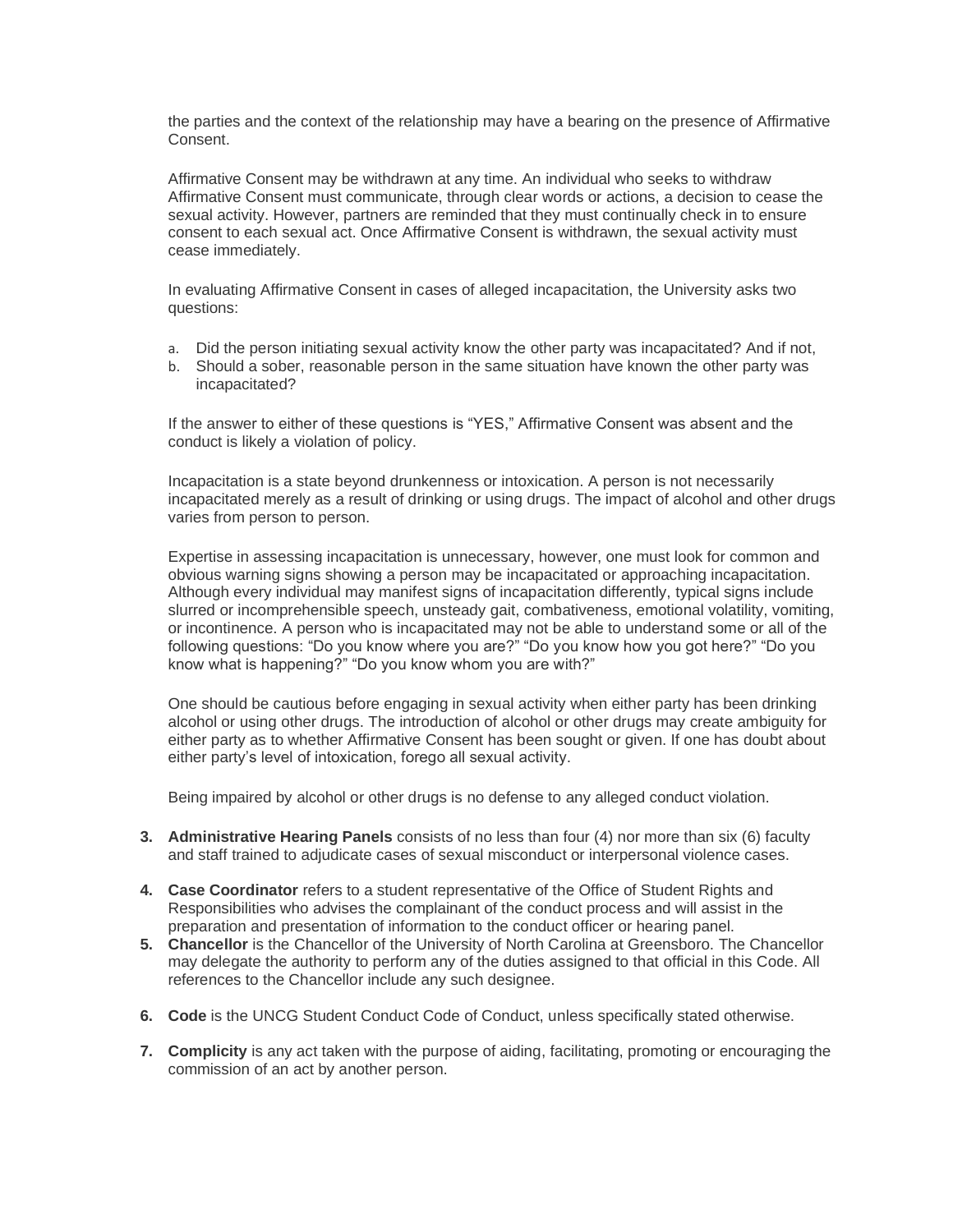- **8. Consumption** is the ingesting of substances orally or by injection or inhalant devices.
- **9. Conduct Officer** refers to an appointed University Official with the authority to adjudicate Student Conduct Conferences or to send cases to a Hearing Panel for resolution.
- **10. Dean of Students** refers to the Associate Vice Chancellor for Student Affairs and Dean of Students. The Dean of Students may delegate the authority to perform any of the duties assigned to that official in this Code. All references to the Dean of Students include any such designee.
- **11. Director** refers to the Assistant Dean of Students and Director of the Office of Student Rights and Responsibilities unless otherwise specified.
- **12. FERPA** is the Family Educational Rights and Privacy Act of 1974.
- **13. Hearing** means the resolution method involving a Hearing Panel, Administrative Hearing Panel, or Conduct Hearing Officer.
- **14. Good Conduct Standing** refers to a student or organization in Good Conduct Standing with the University and is regarded as having no prior conduct violations imposed or has complied with all required educational sanctions and is no longer on warning, probation, suspension, or expulsion.
- **15. Intimate Partner Violence** includes any act of violence or threatened act of violence that occurs between individuals who are involved or have been involved in a sexual, dating, spousal, domestic, or other intimate relationship.
- **16. Minor Violation** means a case in which, based on the student's prior record or facts and circumstances related to the case, the possible sanctions are other than Suspension or Expulsion.
- **17. No Contact Order** refers to an order issued by an authorized University Official to any student(s) of the University community if, in their professional judgment, a member of the University or community feels threatened or unsafe in that individual's presence. A No Contact Order includes the prohibition of direct or indirect contact with an individual. This includes, but is not limited to, phone calls, text messages, voice mails, e-mails, letters, instant messaging, social media including but not limited to: "Facebook, Twitter, Instagram," verbal conversations or having others contact the individual, and messages transmitted via other individual, or being within 100 feet of the individual. These mandates apply to both involved parties. No Contact Orders are permanent until otherwise noted by the Office of Student Rights and Responsibilities, the Dean of Students Office, or the Title IX Office. Violation of the No Contact Order is a violation of Respect under the Code. If there are events which both parties must attend (i.e. study abroad orientation meetings), then it is the expectation that both parties stay as far away from each other as possible and do nothing to provoke each other. If individuals who have a dispute must be in each other's presence (i.e. same class or residence hall) then decisions about how to mediate that situation will be made on a case by case basis. Failure to comply with a No Contact Order directive may result in suspension from the University.
- **18. Not Responsible** means a student does not accept responsibility for conduct allegations and agrees to appear before a conduct officer or hearing panel for resolution. If there is a finding of Not Responsible, no further action will be taken. A finding of responsibility by the conduct officer or hearing panel will lead to sanctions.
- **19. Possession** means having actual knowledge of a substance or property, consumption, and/or being in such close proximity to the substance or property that it is a reasonable presumption that one had knowledge of the substance or property. A student in the presence of a policy violation and who is not actively involved, has three choices: 1) leave the situation; 2) ask the student(s) to stop the behavior and/or take it out of the room; or 3) seek assistance from a University staff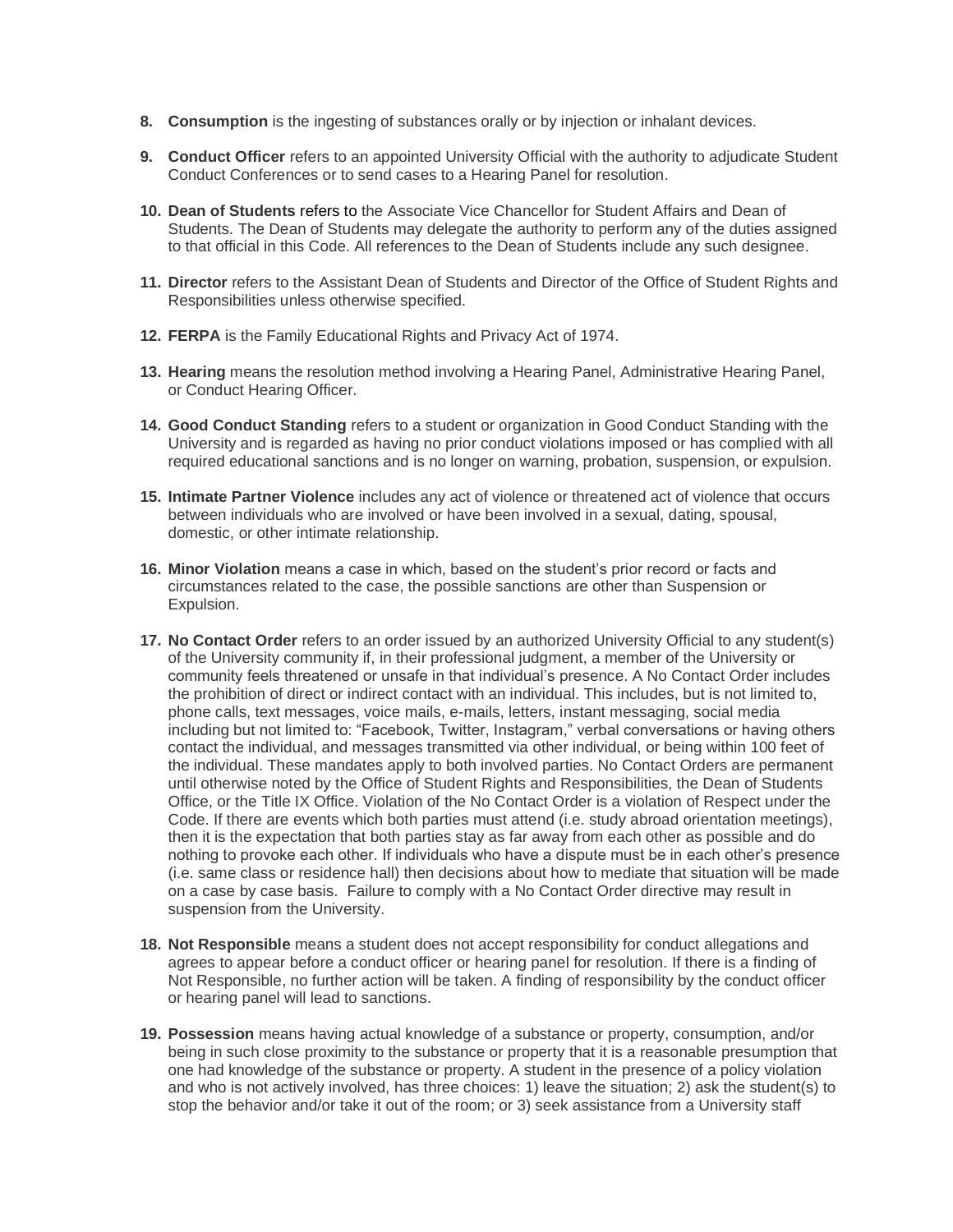member.

- **20. Respondent** means a student(s) or student group/organization alleged to have engaged in conduct that violates the Code.
- **21. Responsible** is when, based on the preponderance of the evidence, a student or organization is found to have committed a violation of this Code.
- **22. Complainant** means any person who submits a report alleging that a student and/or a student group/organization engaged in conduct that violates the Code.
- **23. Serious Violation** means a case in which, based on the student's prior record or facts and circumstances related to the case, the possible sanctions include suspension or expulsion.
- **24. Sexual Assault** consists of Sexual Contact and/or Sexual Intercourse that occurs without Affirmative Consent.
- **25. Sexual Contact** is any intentional sexual touching, however slight, with any object or body part (as described below), and performed by a person upon another person. Sexual Contact includes, but is not limited to:
	- intentional touching of the lips, chest area, buttocks, groin or genital area, whether clothed or unclothed, or intentionally touching another with any of these body parts; and/ or
	- making another touch you or themselves with or on any of these body parts.
- **26. Sexual Exploitation** is purposely or knowingly doing any of the following:
	- Causing the incapacitation of another person (through alcohol, drugs, or any other means) for the purpose of compromising that person's ability to give Affirmative Consent to sexual activity;
	- Allowing third parties to observe private sexual activity from a hidden location (e.g., closet) or through electronic means (e.g., Skype or streaming of images);
	- Engaging in voyeurism (e.g., watching private sexual activity without the consent of the participants or viewing another person's intimate parts (including genitalia, groin, breasts chest area, or buttocks) in a place where that person would have a reasonable expectation of privacy);
	- Recording or photographing private sexual activity and/or a person's intimate parts (including genitalia, groin, breasts chest area, or buttocks) without consent;
	- Disseminating or posting images of private sexual activity and/or a person's intimate parts (including genitalia, groin, breasts chest area, or buttocks) without consent;
	- Prostituting another person; or
	- Exposing another person to a sexually transmitted infection without the other's knowledge.
- **27. Sexual Intercourse** is any penetration, however slight, with any object or body part (as described below), and performed by a person upon another person.
	- Sexual Intercourse includes penetration of any orifice:
		- 1. vaginal penetration by a penis, object, tongue, or finger; or
		- 2. anal penetration by a penis, object, tongue, or finger; or
		- 3. any contact, no matter how slight, between the mouth of one person and the genitalia of another person.

#### **28. Sexual or Gender-Based Harassment**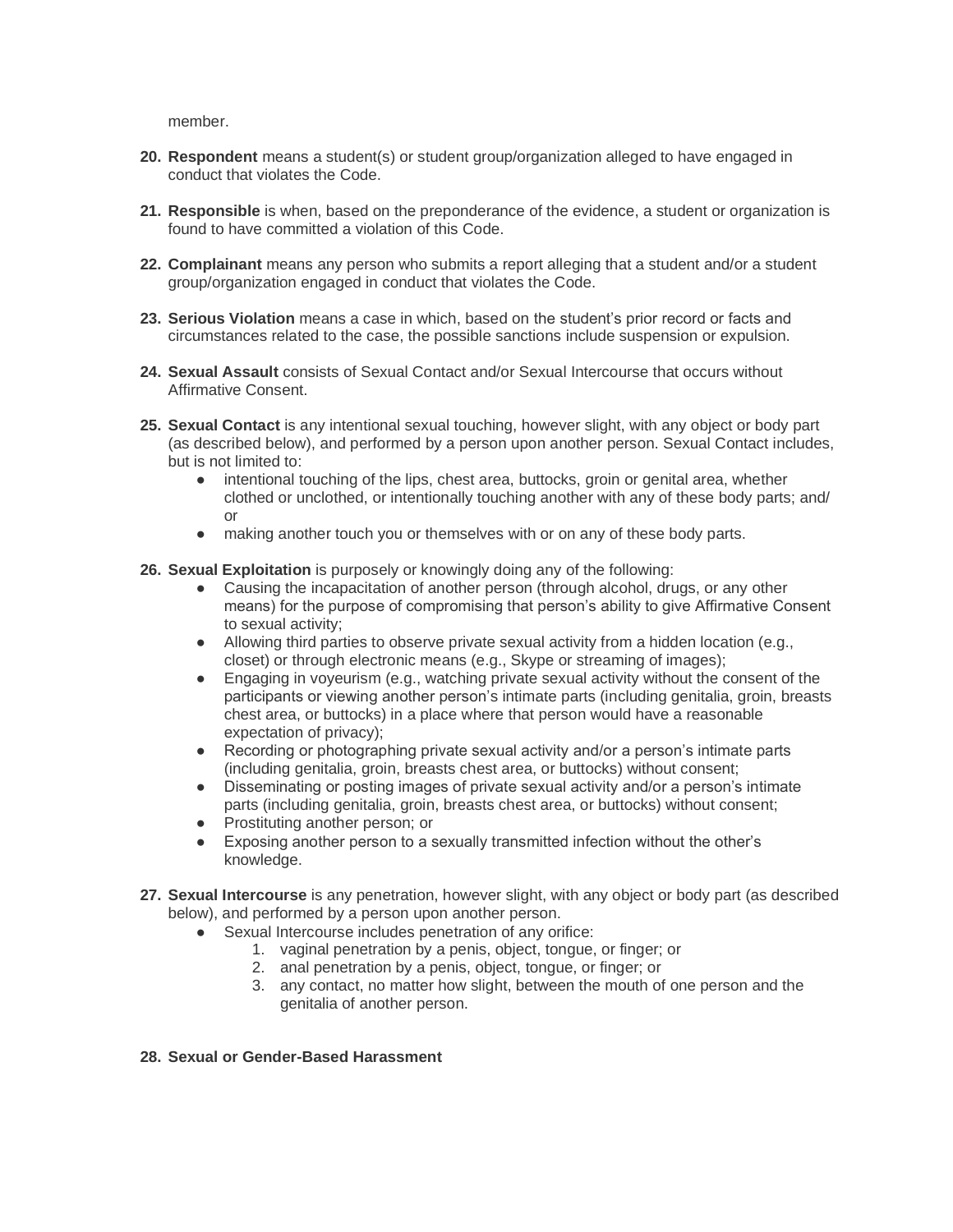Sexual Harassment is any unwelcome sexual advance, request for sexual favors, or other unwanted conduct of a sexual nature, whether verbal, non-verbal, graphic, physical, or otherwise, when the conditions outlined in (a) and/or (b), below, are present.

Gender-Based Harassment includes harassment based on gender, sexual orientation, gender identity, or gender expression, which may include acts of aggression, intimidation, or hostility, whether verbal or non-verbal, graphic, physical, or otherwise, even if the acts do not involve conduct of a sexual nature, when the conditions outlined below, are present.

- Submission to or rejection of such conduct is made, either explicitly or implicitly, a term or condition of a person's employment, academic standing, or participation in any University programs and/or activities or is used as the basis for University decisions affecting the individual (often referred to as "quid pro quo" harassment); or
- Such conduct creates a Hostile Environment. A "Hostile Environment" exists when the conduct is sufficiently severe, persistent, or pervasive that it unreasonably interferes with, limits, or deprives an individual from participating in or benefitting from the University's education or employment programs and/or activities. Conduct must be deemed severe, persistent, or pervasive from both a subjective and an objective perspective. In evaluating whether a hostile environment exists, the University will consider the totality of known circumstances, including, but not limited to:
	- o the frequency, nature and/or severity of the conduct;
	- o whether the conduct was physically threatening;
	- o the effect of the conduct on the Complainant's mental or emotional state;
	- o whether the conduct was directed at more than one person;
	- o whether the conduct arose in the context of other discriminatory conduct;
	- $\circ$  whether the conduct unreasonably interfered with the Complainant's educational or work performance and/or University programs or activities; and
	- o whether the conduct implicates concerns related to academic freedom or protected speech. The University, when regulating conduct of its faculty and staff, will interpret and apply these definitions in a manner that protects academic freedom and free speech rights.

A Hostile Environment can be created by persistent or pervasive conduct or by a single or isolated incident, if sufficiently severe. The more severe the conduct, the less need there is to show a repetitive series of incidents to prove a hostile environment, particularly if the conduct is physical. A single incident of Sexual Harassment, for example, may be sufficiently severe to constitute a hostile environment. In contrast, the perceived offensiveness of a single verbal or written expression, standing alone, is typically not sufficient to constitute a hostile environment.

- **29. Stalking** occurs when a person engages in a course of conduct directed at a specific person under circumstances that would cause a reasonable person to fear bodily injury or to experience substantial emotional distress.
	- Course of conduct means two or more acts, including but not limited to acts in which a person directly, indirectly, or through third parties, by any action, method, device, or means, follows, monitors, observes, surveils, threatens, or communicates to or about another person, or interferes with another person's property.
	- Substantial emotional distress means significant mental suffering or anguish.

Stalking includes "cyber-stalking," a particular form of stalking in which a person uses electronic media, such as the internet, social networks, blogs, cell phones, texts, or other similar devices or forms of contact.